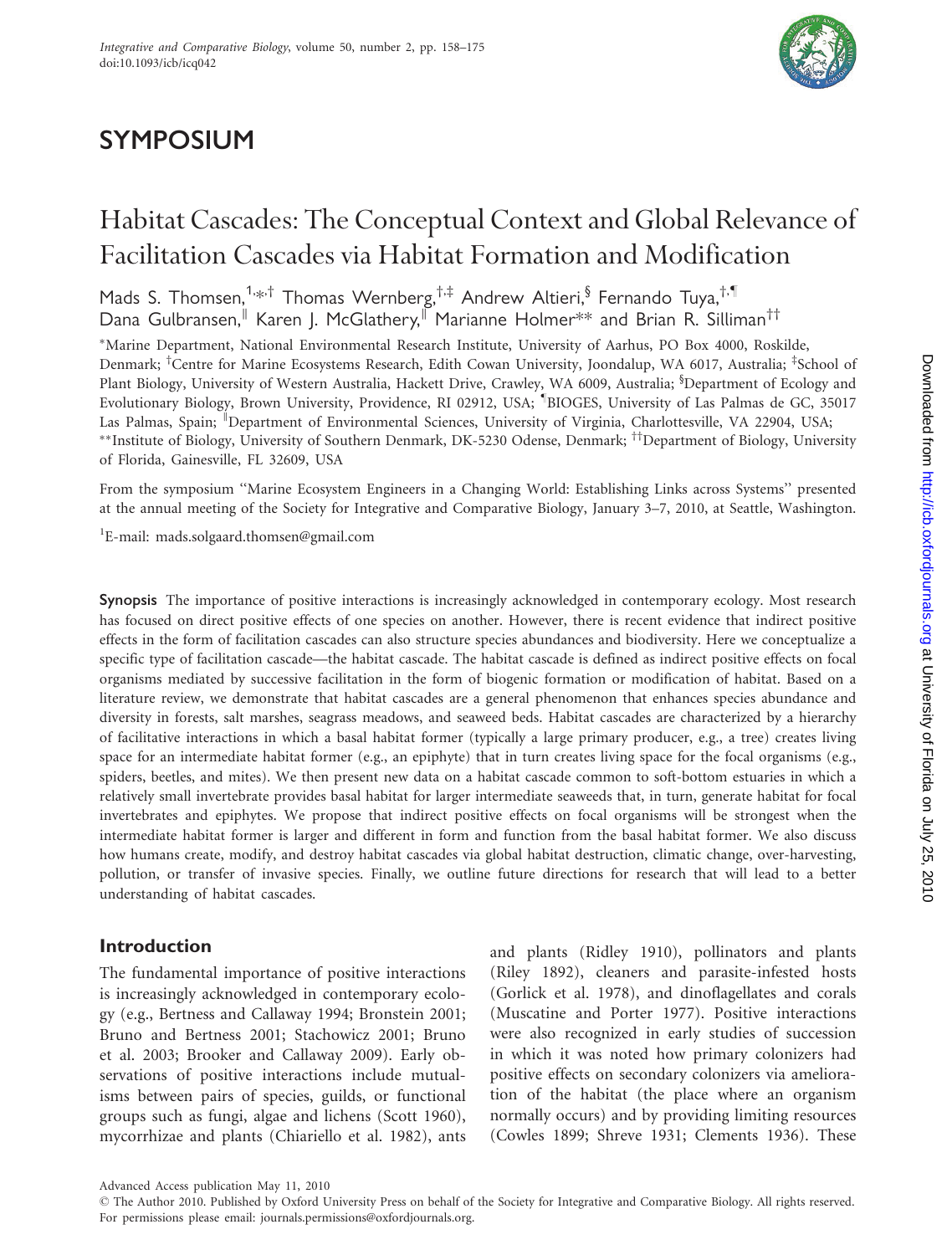studies inspired researchers to apply experimental methods to quantify direct positive effects as a general mechanism influencing community structure. Some researchers have used experimental manipulations of species-pairs to emphasize causal mechanisms and feedbacks between interactors, thereby documenting mutualism and commensalism (e.g., Bertness 1984; Stachowicz and Hay 1999; Stachowicz and Whitlatch 2005). Other researchers have investigated how certain organisms benefit multiple focal organisms (focal  $=$  point of interest, dependent variable) via amelioration of environmental stress and by providing living space and resources such as foraging, mating and nesting grounds, and a refuge from predation. These studies typically emphasize community-wide facilitation, and often have less emphasis on feedback mechanisms. These key facilitating organisms have been designated as foundation species (Dayton 1972; Bruno and Bertness 2001), dominants (Grime 1987; Power et al. 1996), structural species (Huston 1994) or ecosystem engineers (Jones et al. 1997), depending on the specific ecological context. Semantics aside, these organisms are all considered to be ecologically important ''because they form and modify habitats.''

Our mechanistic understanding of how the species that form and modify habitats have ''direct positive effects'' on focal organism has become increasingly predictive and general (e.g., Bruno et al. 2003; Byers et al. 2006; Crain and Bertness 2006; Padilla and Pugnaire 2006; Halpern et al. 2007). However, fewer studies have considered how habitat formers can also have ''indirect positive effects'' on focal organisms via cascading interactions between organ $i$ sms (cascade  $=$  a succession of stages, processes, operations, or units).

In a recent paper, Altieri and colleagues (2007) provided evidence that communities can be fundamentally dependent on indirect positive interactions, involving successions of positive interactions among species. Through manipulative experiments and large-scale observations, they found that cordgrass on cobble-beaches had direct positive effects on mussels that in turn had direct positive effects on seaweeds, crustaceans, and other molluscs. This sequence of interactions was coined a ''facilitation cascade.'' The facilitation cascade represented a hierarchically organized community (Bruno and Bertness 2001) because facilitation by mussels was nested within a community that itself was dependent on the primary facilitation by cordgrass. Altieri et al. (2007) thereby tied together two emerging areas of ecological interest: facilitation (positive interactions) and cascades (successive interactions). The study has

subsequently stimulated the development of conceptual models of community organization and conservation (Halpern et al. 2007; Jones and Callaway 2007; van Wesenbeeck et al. 2007; Gribben et al. 2009; Kikvidze and Callaway 2009; Altieri et al. 2010).

Altieri et al. (2007) provided an introduction to the concept of facilitation cascades based on an empirical example. However, the article did not discuss whether similar processes occur in other ecosystems, and only touched briefly upon how facilitation cascades relate to other forms of indirect positive effects. Here, we expand the conceptual context of facilitation cascades and describe in detail a common type of facilitation cascade: the '' 'habitat cascade' where indirect positive effects on focal organisms are mediated by successive formation or modification of biogenic habitat'' (Fig. 1). This definition explicitly excludes processes associated with abiotic formation or modification of habitats (e.g., rocks that provide substratum for seaweeds).

First, we frame the habitat cascade within the context of facilitation cascades and other forms of indirect positive effects caused by successive interactions between three interacting organisms. To document that habitat cascades are general ecological phenomena, we review published examples from terrestrial and marine ecosystems and present new data from soft-bottom estuaries. We summarize generalities of habitat cascades and propose standardized measures to compare across ecosystems how habitat cascades impact abundances and diversity of focal organisms. Finally, we discuss human impacts on habitat cascades, and outline research topics that will allow a better understanding of ecosystems by incorporating concepts about facilitation and habitat cascades.

The concept of habitat cascade was, on purpose, framed without references to ecosystem engineers, foundation species, structural species, or dominants. This was done for reasons of history (habitat is the oldest term) (Warming 1895), simplicity (habitats is defined in primary to tertiary educational biology text books), and precision (most reviewed studies only quantified where species were found, not what they did). These terms were also excluded to minimize ambiguity (e.g., the phrase ''biogenic habitat formation by ecosystem engineers'' is almost tautological) and overlap in definitions (definitions of ecosystem engineers or foundation species differ and they overlap depending on the particular research area and have changed within a short time) (Bruno and Bertness 2001; Wright and Jones 2006). Still, we do see the benefit of relating these terms to habitat cascades and other indirect positive effects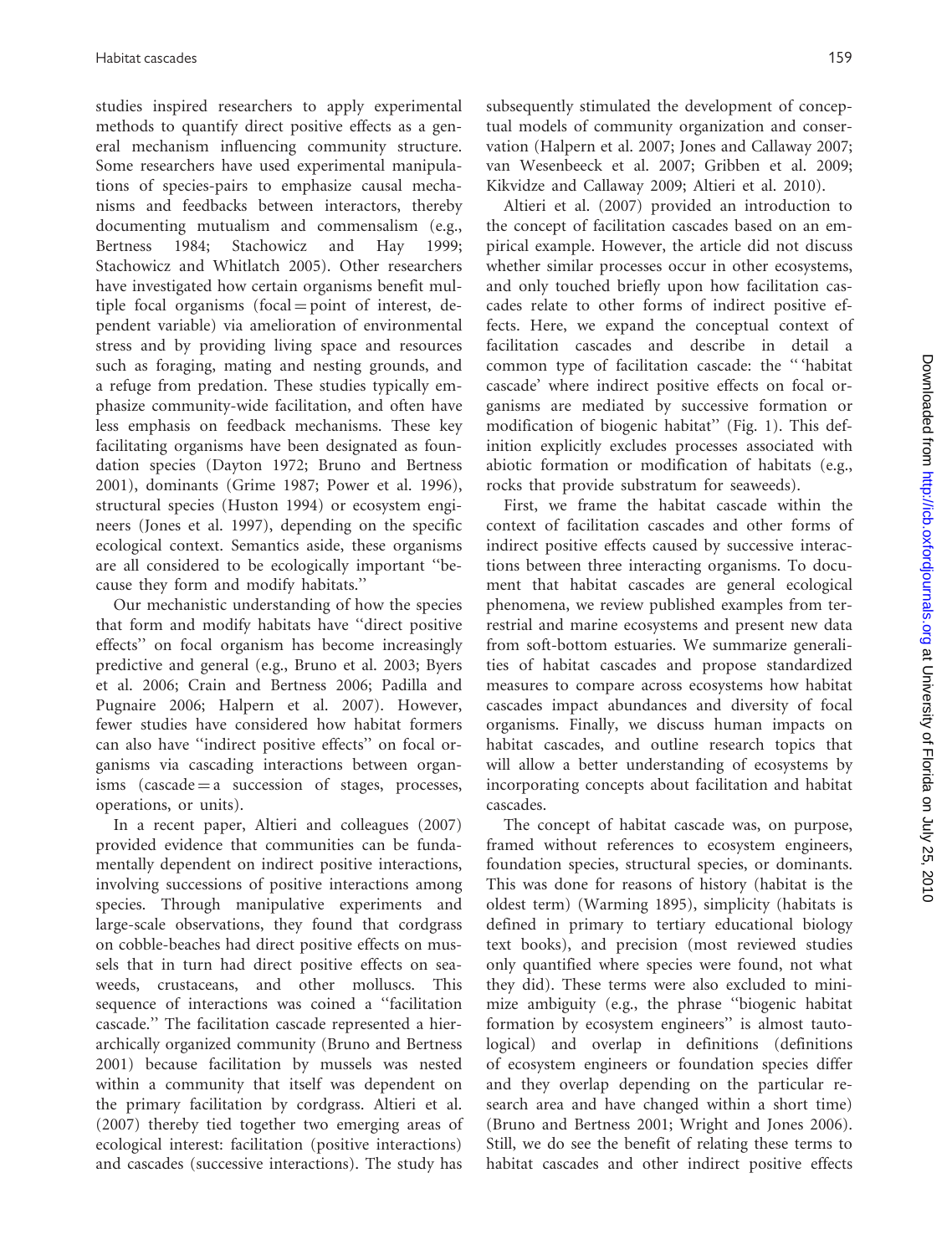

Fig. 1 A hypothetical biogenic habitat cascade. Biogenic = produced by living organisms. Habitat = place where an organism normally occurs. Cascade = succession of stages, processes, or units. A biogenic habitat cascade is composed of a matrix, basal habitat, intermediate habitat and focal organisms. Matrix = ground substance in which things are embedded; here soil and air. Basal habitat former = primary habitat; here tree. Intermediate habitat former = secondary habitat; here climbing vine. Focal organisms = dependent variables; here birds and insects. Focal organisms will, at any given time, be sampled or observed within the matrix, or the basal or intermediate habitats. Focal species only found in a single habitat = obligate; here earthworm and parrot in soil and air matrix, longhorn beetle and magpie in tree, and finch and bee in vine. Focal species found in multiple habitats = facultative; here ladybirds and ants. Most organisms in real habitat cascades are facultative with different affinities for different habitats. Units of habitat cascades are repeated in space (trees to forest, forest to shrubs or grassland) with widely different proportions of habitat formers and focals. Habitat cascades typically have a hierarchical size structure (but see examples from estuaries, Table 1).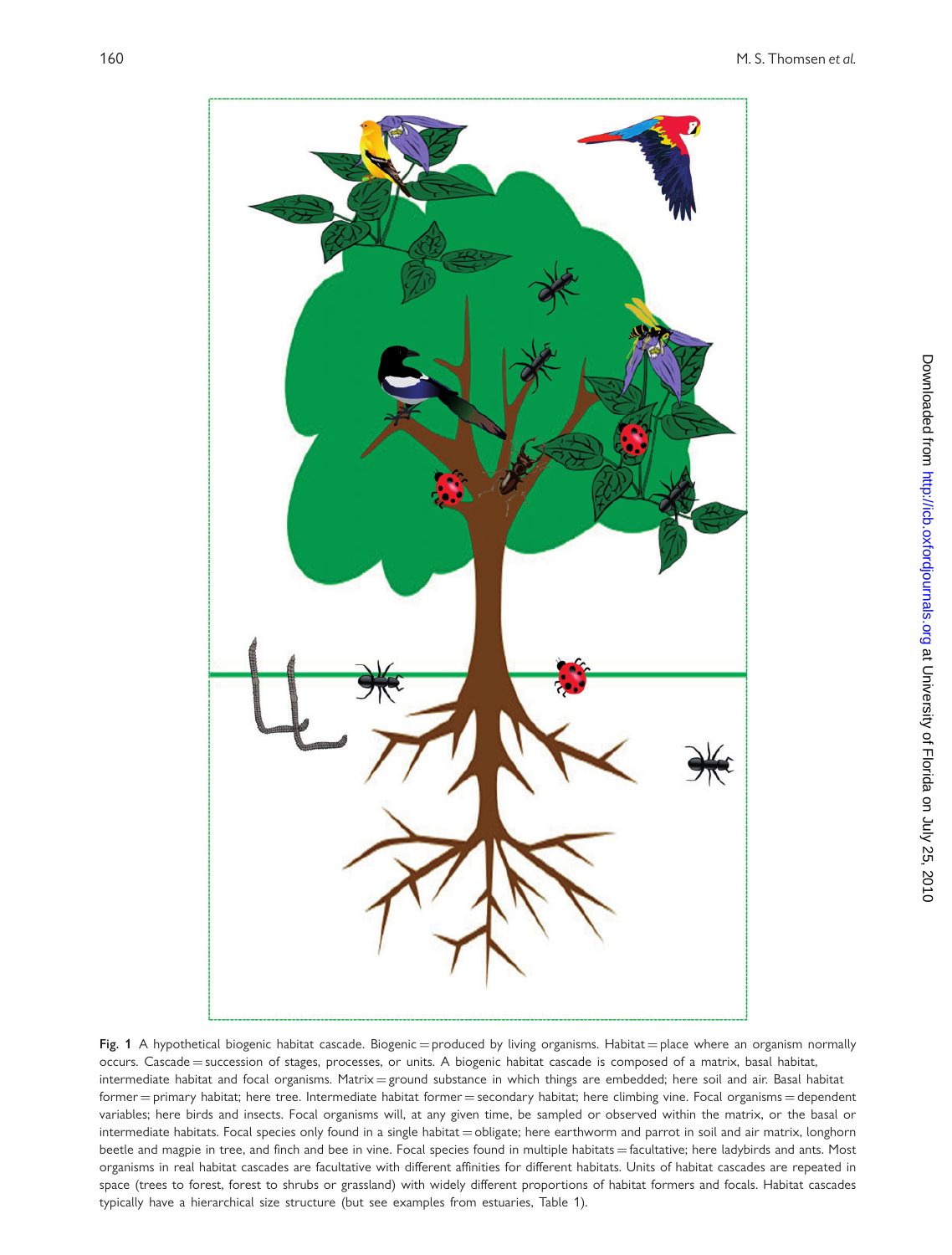| Seaweed $\rightarrow$ Clam $\rightarrow$ Epibiota<br>Epiphyte -><br>Epiphyte -><br>Marsh $\rightarrow$ Mussel $\rightarrow$<br>$Marsh \rightarrow$ Mussel<br>Tree $\rightarrow$<br>Tree $\rightarrow$<br>Tree $\rightarrow$<br>Tree $\rightarrow$<br>Tree $\rightarrow$<br>(New South Wales)<br>Temperate seagrass bed (Western Australia)<br>Temperate salt marsh (New England)<br>England)<br>Subtropical seaweed meadow<br>Tropical Seagrass bed (Florida<br>Tropical seagrass bed (Florida<br>Temperate salt marsh (New I<br>Subtropical forest (Japan)<br>Tropical forest (Malaysia)<br>Tropical forest (Malaysia)<br>Tropical forest (Mexico)<br>Tropical forest (Mexico)<br>Tropical forest (Mexico)<br>Habitat (Region)<br>Cruz-Angon and Greenberg 2005<br>Edgar and Robertson 1992<br>Ellwood and Foster 2004<br>Bologna and Heck 1999<br>Karasawa and Hijii 2006<br>Cruz-Angon et al. 2008<br>Cruz-Angon et al. 2009<br>Gribben et al. 2009<br>Ellwood et al. 2002<br>Hall and Bell 1988<br>Altieri et al. 2010<br>Altieri et al. 2007<br>Study |                    | Seagrass → Epiphyte → Mobile Epifauna<br>Epiphyte -> Mobile Epifauna<br>Habitat cascades: $B \rightarrow I \rightarrow$ Focals<br>Epibiota<br>Epibiota<br>Bird<br>Bird | V<br>N<br>N<br>Σ<br>Σ<br>Σ | S<br>$\times$ | 8(S)<br>≃            |          | <u>(S)</u> | ا +<br>a | $B(S) +$ |
|------------------------------------------------------------------------------------------------------------------------------------------------------------------------------------------------------------------------------------------------------------------------------------------------------------------------------------------------------------------------------------------------------------------------------------------------------------------------------------------------------------------------------------------------------------------------------------------------------------------------------------------------------------------------------------------------------------------------------------------------------------------------------------------------------------------------------------------------------------------------------------------------------------------------------------------------------------------------------------------------------------------------------------------------------------|--------------------|------------------------------------------------------------------------------------------------------------------------------------------------------------------------|----------------------------|---------------|----------------------|----------|------------|----------|----------|
|                                                                                                                                                                                                                                                                                                                                                                                                                                                                                                                                                                                                                                                                                                                                                                                                                                                                                                                                                                                                                                                            |                    |                                                                                                                                                                        |                            |               |                      |          |            |          |          |
|                                                                                                                                                                                                                                                                                                                                                                                                                                                                                                                                                                                                                                                                                                                                                                                                                                                                                                                                                                                                                                                            |                    |                                                                                                                                                                        |                            |               | $\times$             |          | $\times$   |          | $\times$ |
|                                                                                                                                                                                                                                                                                                                                                                                                                                                                                                                                                                                                                                                                                                                                                                                                                                                                                                                                                                                                                                                            |                    |                                                                                                                                                                        |                            | ×             |                      |          | $\times$   |          |          |
|                                                                                                                                                                                                                                                                                                                                                                                                                                                                                                                                                                                                                                                                                                                                                                                                                                                                                                                                                                                                                                                            |                    |                                                                                                                                                                        |                            |               |                      |          |            |          |          |
|                                                                                                                                                                                                                                                                                                                                                                                                                                                                                                                                                                                                                                                                                                                                                                                                                                                                                                                                                                                                                                                            |                    |                                                                                                                                                                        | Σ                          |               |                      |          |            |          |          |
|                                                                                                                                                                                                                                                                                                                                                                                                                                                                                                                                                                                                                                                                                                                                                                                                                                                                                                                                                                                                                                                            |                    |                                                                                                                                                                        | Σ                          |               |                      |          |            |          |          |
|                                                                                                                                                                                                                                                                                                                                                                                                                                                                                                                                                                                                                                                                                                                                                                                                                                                                                                                                                                                                                                                            |                    |                                                                                                                                                                        | Σ                          |               | ×                    |          |            |          |          |
|                                                                                                                                                                                                                                                                                                                                                                                                                                                                                                                                                                                                                                                                                                                                                                                                                                                                                                                                                                                                                                                            |                    | Seagrass → Epiphyte → Mobile Epifauna                                                                                                                                  | Σ                          |               | ×                    |          |            |          |          |
|                                                                                                                                                                                                                                                                                                                                                                                                                                                                                                                                                                                                                                                                                                                                                                                                                                                                                                                                                                                                                                                            |                    | Epiphyte -> Mobile Epifauna                                                                                                                                            |                            |               | ×                    | $\times$ |            |          |          |
|                                                                                                                                                                                                                                                                                                                                                                                                                                                                                                                                                                                                                                                                                                                                                                                                                                                                                                                                                                                                                                                            |                    | Epiphyte -> Mobile Epifauna                                                                                                                                            |                            |               | $\times$             | $\times$ |            |          |          |
|                                                                                                                                                                                                                                                                                                                                                                                                                                                                                                                                                                                                                                                                                                                                                                                                                                                                                                                                                                                                                                                            |                    |                                                                                                                                                                        | ξ                          | $\times$      | $\times$             |          | ×          |          | $\times$ |
|                                                                                                                                                                                                                                                                                                                                                                                                                                                                                                                                                                                                                                                                                                                                                                                                                                                                                                                                                                                                                                                            |                    | Seagrass -> Epiphyte -> Mobile Meiofauna                                                                                                                               | ξ                          |               |                      |          |            | $\times$ |          |
|                                                                                                                                                                                                                                                                                                                                                                                                                                                                                                                                                                                                                                                                                                                                                                                                                                                                                                                                                                                                                                                            | Tree $\rightarrow$ | Epiphyte -> Mites                                                                                                                                                      |                            |               |                      | $\times$ |            |          |          |
| Tropical coral-algal bed (Queensland)<br>Martin-Smith 1993                                                                                                                                                                                                                                                                                                                                                                                                                                                                                                                                                                                                                                                                                                                                                                                                                                                                                                                                                                                                 |                    | Seaweed $\rightarrow$ Epiphyte $\rightarrow$ Mobile Epifauna                                                                                                           | Σ                          |               |                      |          |            | ×        |          |
| Tree $\rightarrow$ Liana $\rightarrow$ Beetles<br>Tropical forest (Panama)<br>Ødegaard 2000                                                                                                                                                                                                                                                                                                                                                                                                                                                                                                                                                                                                                                                                                                                                                                                                                                                                                                                                                                |                    |                                                                                                                                                                        |                            |               |                      | $\times$ |            |          |          |
| Tropical forest (Panama)<br>Stuntz 2001                                                                                                                                                                                                                                                                                                                                                                                                                                                                                                                                                                                                                                                                                                                                                                                                                                                                                                                                                                                                                    |                    | Tree $\rightarrow$ Epiphyte $\rightarrow$ Mobile Epifauna                                                                                                              |                            |               |                      |          |            | ×        |          |
| $Cockle \rightarrow$ Seaweed $\rightarrow$ Epibiota<br>Temperate estuary (New Zealand)<br>This study                                                                                                                                                                                                                                                                                                                                                                                                                                                                                                                                                                                                                                                                                                                                                                                                                                                                                                                                                       |                    |                                                                                                                                                                        |                            |               | ×                    |          |            | ×        |          |
| $Mussel \rightarrow$<br>Temperate estuary (Denmark)<br>This study                                                                                                                                                                                                                                                                                                                                                                                                                                                                                                                                                                                                                                                                                                                                                                                                                                                                                                                                                                                          |                    | Seaweed $\rightarrow$ Epibiota                                                                                                                                         |                            |               |                      |          |            | ×        |          |
| Australia<br>Temperate estuary (Western<br>This study                                                                                                                                                                                                                                                                                                                                                                                                                                                                                                                                                                                                                                                                                                                                                                                                                                                                                                                                                                                                      |                    | Gastropod $\rightarrow$ Seaweed $\rightarrow$ Epibiota                                                                                                                 |                            |               | $\times$             |          |            | $\times$ |          |
| $Polychate \rightarrow$<br>Temperate estuary (Virginia)<br>This study                                                                                                                                                                                                                                                                                                                                                                                                                                                                                                                                                                                                                                                                                                                                                                                                                                                                                                                                                                                      |                    | Epibiota<br>Seaweed $\rightarrow$                                                                                                                                      | ξ                          | $\times$      | $\times$<br>$\times$ |          |            | $\times$ | ×        |

וטוווה שבים של האישי, שהם ישראל היה את היי היי היי של היי של השלום של היי של היי של היי של היי של היי של היי של<br>These Focal organisms collected from ground-based areal sampling (e.g., sediment cores and quadrats) include (founded on a large independent primary producer). Note that the estuarine cascades differ; in those, the basal habitat former is a consumer (invertebrate) that typically is smaller than the intermediate formers as ''B + I.'' Typically, data on ''B,'' ''I,'' and ''B+I'' (i.e., without ''S'') are obtained when focal organisms are quantified from traps in the crowns of trees or by collection of grass leaves, seaweeds, or ''B(S),''''(GS),'''An ''X'' refers to the habitats from which focal organisms were quantified. M = manipulative experiment; C = correlative collection of data. Most studies that included habitat ''S,'' quantified surface dwellers only, although below-ground focals were also quantified from cores in the estuarine habitat cascades. Most cascades are hierarchical, both in regard to size and dependency (founded on a large independent primary producer). Note that the estuarine cascades differ; in those, the basal habitat former is a consumer (invertebrate) that typically is smaller than the intermediate nest epiphytes. Focal organisms collected from ground-based areal sampling (e.g., sediment cores and quadrats) include organisms also associated with the sediment matrix, and are here referred to as quantified surface dwellers only, although below-ground focals were also quantified from cores in the estuarine habitat cascades. Most cascades are hierarchical, both in regard to size and dependy habitat former (a seaweed). habitat former (a seaweed).

Table 1 Overview of existing studies of habitat cascades

Table 1 Overview of existing studies of habitat cascades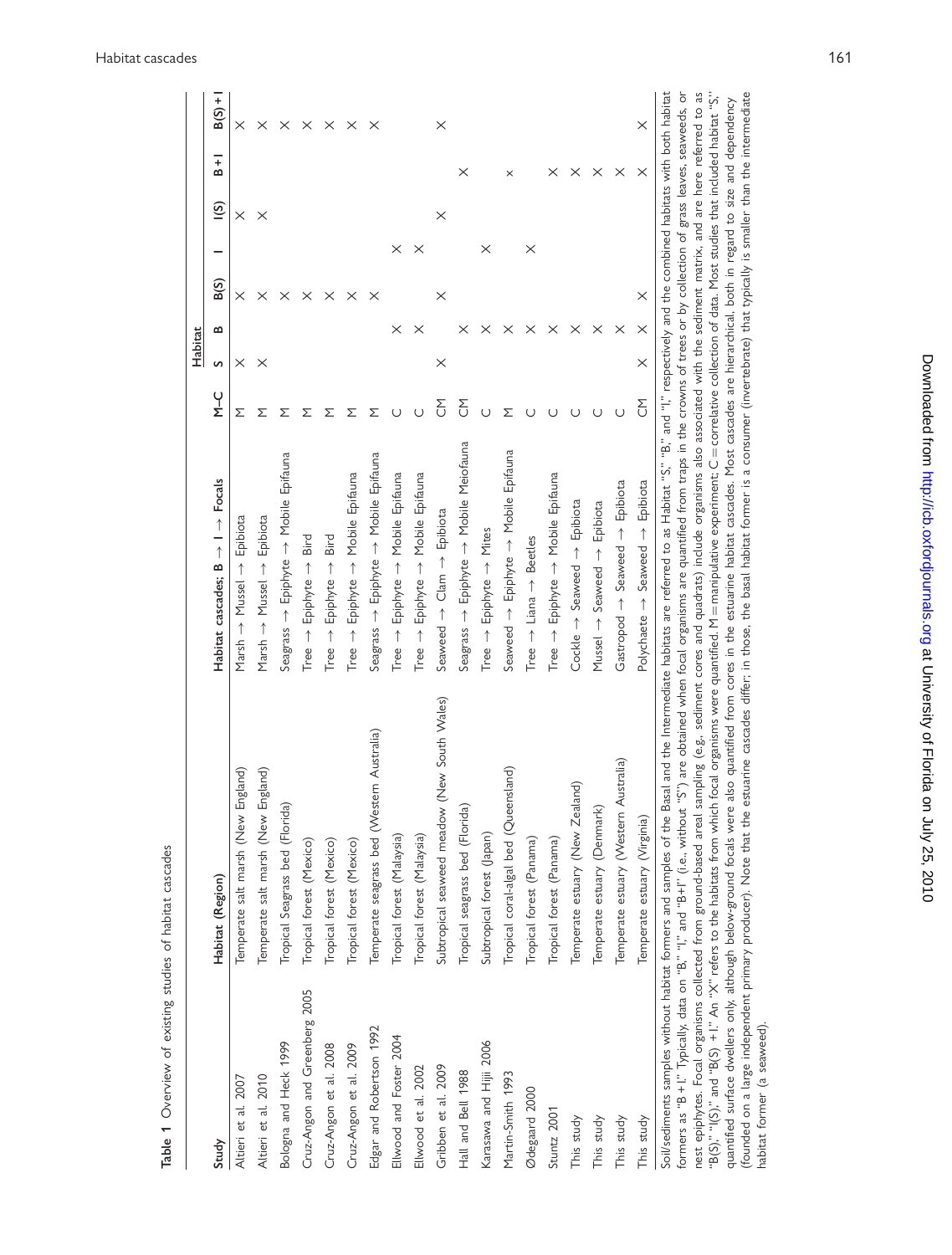under some circumstances. For example, ecosystem engineering and foundation species may emphasize specific functions and processes more than habitat formation does, e.g., as the cause of state changes in abiotic materials or by providing specific resources for other organisms (Dayton 1972; Jones et al. 1997; Bruno and Bertness 2001).

# Facilitation cascades, habitat cascades, and other indirect positive effects: conceptual overview

Altieri et al. (2007) defined a facilitation cascade as successive interactions ''in which the positive effects of a secondary facilitator are contingent on amelioration of the habitat by a primary foundation species'' (p. 204). Here, facilitation refers broadly to any positive effect of one species on another species, regardless of possible negative feedbacks (Rodriguez 2006; Altieri et al. 2007; Brooker and Callaway 2009). Based on this broad definition we can describe several forms of facilitation cascades that differ in the processes that are emphasized and how they can be quantified.

Studies of positive interactions have traditionally emphasized habitat formation or mutualism (see Introduction section). Although these terms are not mutually exclusive they typically focus on different biological processes whereby positive effects can structure communities. For example, mutualism between cleaners and fish infected by parasites do not involve habitat formation. Similarly, provision of habitat by trees or kelps for understory or epiphytic species are typically not mutualistic interactions (Dayton 1972; Huston 1994; Jones et al. 1997; Bronstein 2001; Brooker and Callaway 2009). Based on these two types of processes, four forms of facilitation cascades can be distinguished when three organisms interact in succession (Fig. 2A–D).

First, some studies of facilitation cascades emphasize ''successive habitat formation'' (or modification) between a primary (hereafter basal) and a secondary (hereafter intermediate) interacting organism, with direct and indirect benefits for focal organisms (Figs 1 and 2A). In this ''habitat cascade'' it does not matter whether positive or negative feedbacks occur on the basal or the intermediate organisms. Note that the facilitation cascade documented by Altieri et al. (2007) also took the form of a habitat cascade since cordgrass provided habitat for mussels, and mussels in turn modified that habitat for focal species. In studies of habitat cascades, the emphasis is first on where species live, and then on why they

live where they do (e.g., because of amelioration of stress) or what they do (e.g., utilize resources). Habitat cascades can therefore be quantified directly from observations and collections of samples of the basal and intermediate habitat formers.

Secondly, research focus can be on ''mutualism'' (and/or commensalism) ''between successive interactors.'' For example, focal organisms can be individual barnacles that recruit onto mussels [already in mutualism with cordgrass; Altieri et. al (2007)] that in a positive feedback again have positive effects on mussel recruitment (Lively and Raimondi 1987). In this case the chain of interaction represents successive sequences of mutualism. This cascade represents a more stringent ecological definition of facilitation as a process that benefits at least one of the participants and causes harm to neither (Bertness and Callaway 1994; Stachowicz 2001; Brooker and Callaway 2009). This chain of interaction is a ''mutualism cascade'' because mutualism (or commensalism) is repeated between the basal and intermediate organism, and the intermediate and focal organism (Fig. 2B). Essentially, to quantify mutualism cascades, three-factorial experiments are needed, with manipulations of the abundances of the basal, the intermediate, and the focal organisms.

Facilitation cascades can also include combinations of the processes of mutualism and habitat-formation. In the third form of facilitation cascade (Fig. 2C), basal non-habitat forming pollinators, seed dispersers, animal cleaners and guards, or microscopic C/N-fixers such as symbiotic dinoflagellates or mycorrhiza, can be involved in mutualisms with intermediate habitat-forming trees or corals (Stachowitch 2001). The basal organisms thereby have indirect positive effects on the focal organisms that utilize the intermediate habitat former. This chain of interactions is referred to as keystone mutualism (Mills et al. 1993) because a keystone species causes disproportionately large effects compared to its abundance or biomass (Power et al. 1996). Finally, basal habitat-forming organisms can provide living space for intermediate organisms that, in turn, are involved in mutualism with focal organisms (Fig. 2D). For example, a tree may provide habitat for a bee's nest and the bees may pollinate nearby flowering plants.

The above facilitation cascades represent the truism that ''a friend of my friend is my friend.'' However, indirect positive effects can also occur when direct negative interactions, i.e., competition and consumption (the later here encompasses predation, grazing, and parasitism) occur in succession.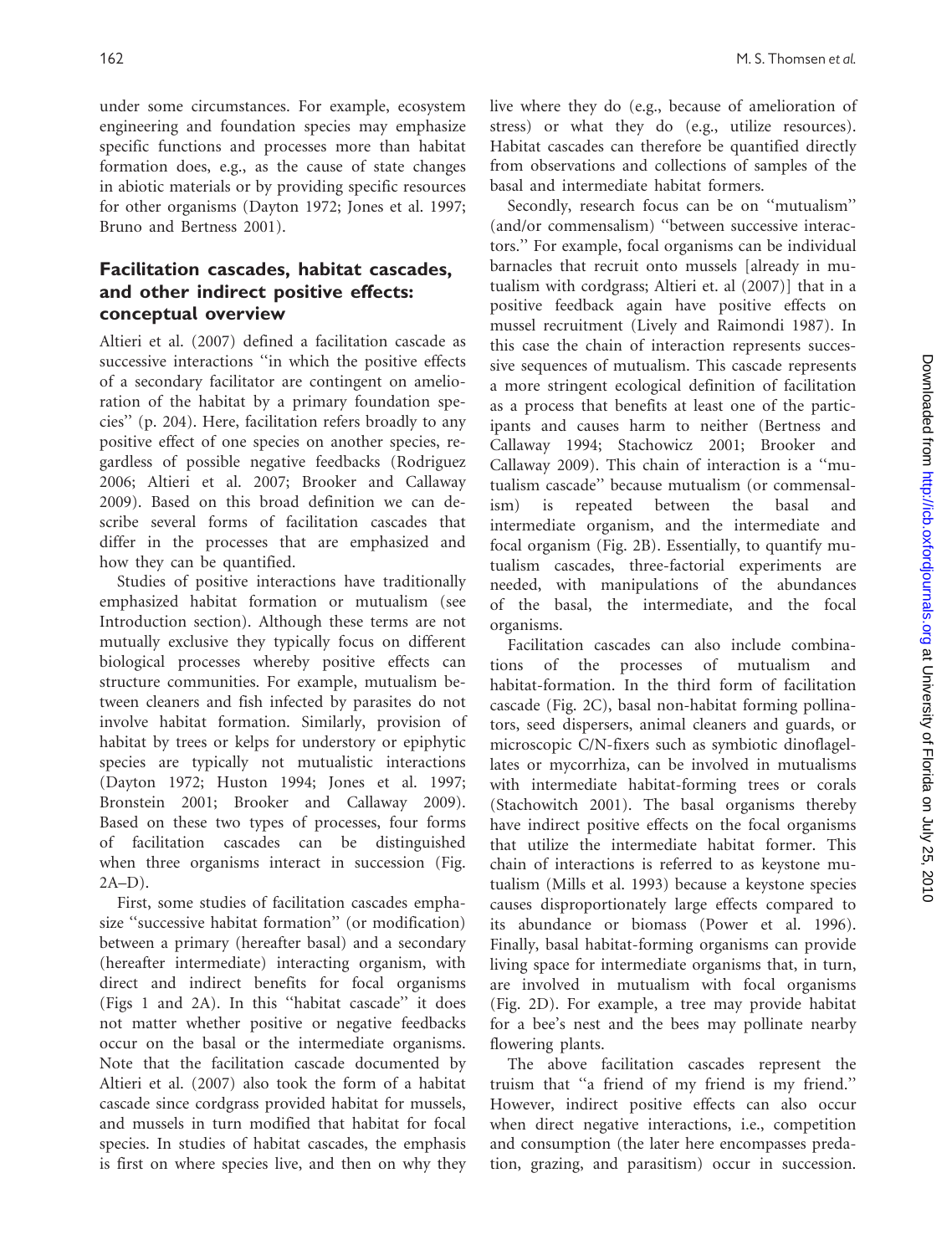

Fig. 2 Habitat cascades compared to other indirect positive effects arising from three organisms interacting in succession. The terminology of well-known chains of interaction was changed to highlight that two positive (habitat formation and mutualism) and two negative (competition and consumption) processes cause eight forms of indirect positive effects. Habitat formation and mutualism are not mutually exclusive, but emphasize different processes and different requirements regarding feedback mechanisms (compare examples A and B). Indirect positive effects are caused by direct positive effects between organisms in example A–D (a friend of my friend is my friend) and direct negative effects in example E–H (an enemy of my enemy is my friend). The first four examples represent facilitation cascades in its broadest meaning (facilitation = positive effect of species 1 on species 2 regardless of species 2's effect on species 1). Example A shows the habitat cascade that is characterized by ''successive biogenic habitat formation'' or modification between organisms (Ellwood and Foster 2004). Example B is a mutualism cascade in which focus is on ''successive mutualism'' (or commensalism, i.e., corresponding to facilitation in its strict ecological definition) (Bertness and Callaway 1994). Examples C and D combine processes of mutualism and habitat formation. Example C can occur when non-habitat-forming pollinators, seed-dispersers, cleaners, protectors, or C/N-fixers such as symbiotic dinoflagellates or mychorrhiza, facilitate habitat formers, like trees or corals. This chain of interactions is called keystone mutualism (Mills et al. 1993), because a keystone species causes disproportionately large effects compared to its abundance or biomass (Power et al. 1996). In example D, a habitat former provides living space for an organism that is involved in mutualism with a focal organism. Thus, a tree can provide habitat for a bee nest, and the bees can pollinate nearby flowering plants. This process is referred to as keystone habitat formation, because the importance of habitat formation extends beyond the direct effects on the intermediate organisms (Mills et al. 1993; Power et al. 1996). The last four examples represent enemy cascades (successive enemy interactions). Example E is a competition cascade, i.e., with ''successive competition'' between organisms. Competition cascades occur in assemblages in which pairs of competitors compete for different resources (also coined indirect facilitation) (Levine 1999). Example F is a consumption cascade, i.e., with "successive consumption" between organisms (=trophic cascades, emphasizing that interacting organisms occupy successive trophic layers) (Paine 1980). Example G shows keystone consumption, a chain that combines consumption and competition processes. In keystone consumption a predator or grazer consumes a dominant competitor, thereby indirectly facilitating an inferior competitor (referred to as keystone predation by Paine [1969]). Finally, example H shows keystone competition. Here a competitor reduces the performance of a consumer with indirect positive effects on the prey (Perry et al. 2004). Example B, E, and F result in indirect positive feedbacks from the focal to the basal organism. These three examples also represent indirect mutualisms, as both the focal and the basal organisms benefit from indirect effects (Connor 1995).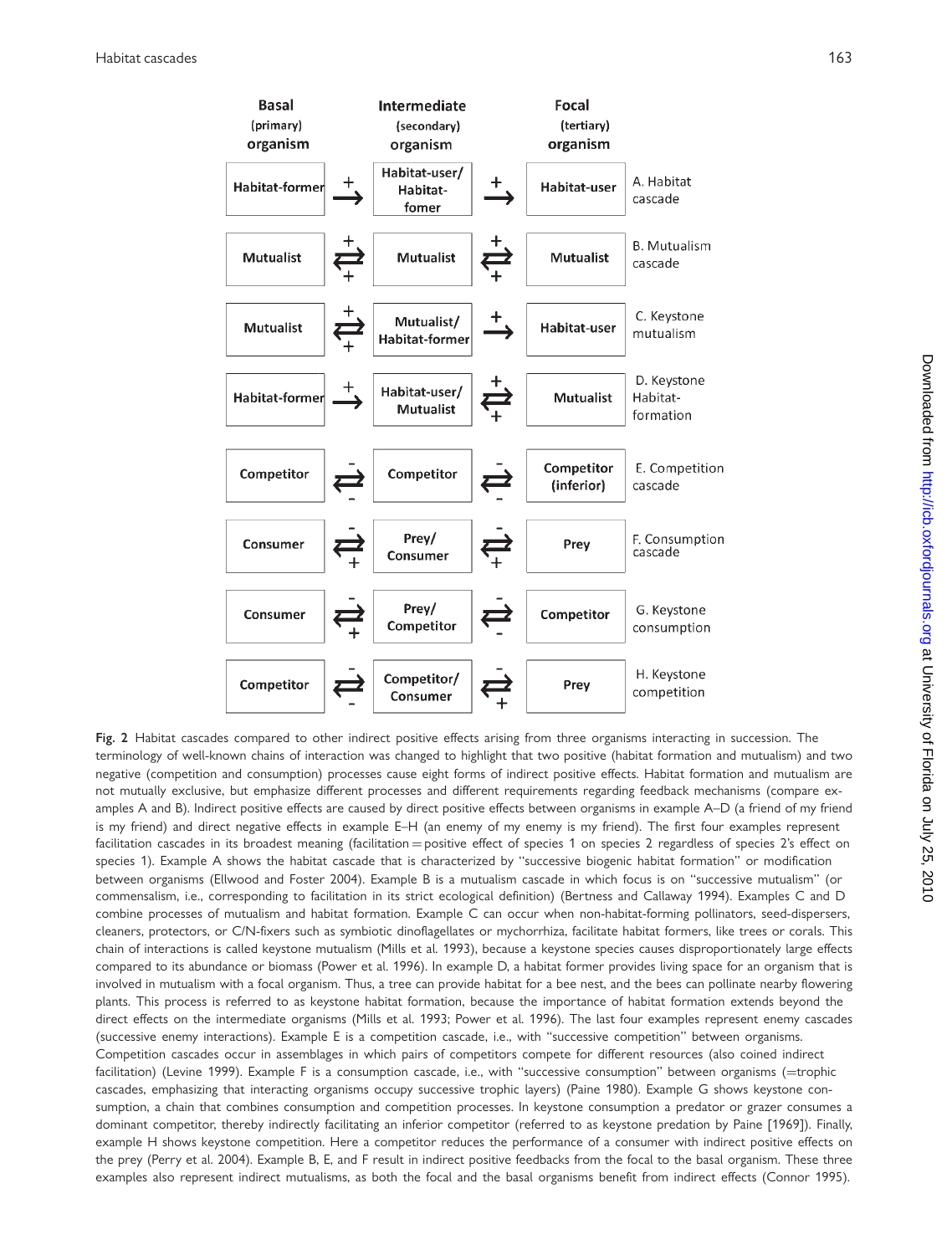With two direct negative processes operating, four ''enemy cascades'' (an enemy of my enemy is my friend) can be distinguished. First, ''successive competition'' can lead to indirect positive effects (Fig. 2E). Here one competitor reduces the performance of another competitor that otherwise is superior to a third competitor. Such competition cascades typically arise in assemblages in which competitors compete for different resources (Levine 1999). Secondly, ''successive consumption'' can result in indirect positive effects (Fig. 2F). This sequence of interactions is better known as a trophic cascade, a term that highlights that interactors occupy successive trophic levels in a food chain (Estes and Palmisano 1974; Paine 1980; Carpenter et al. 1985; Silliman and Bertness 2002). Consumption and competition processes can also be combined in chains of interactions. Thus, if predators, grazers, or parasites consume strong competitors, inferior competitors may benefit indirectly (Fig. 2G). For example, Paine (1966, 1969) demonstrated that starfish control mussels, thereby freeing up space for inferior sessile competitors. Finally, strong competitors can reduce the performance of other competitors that also are consumers, thereby indirectly facilitating prey organisms (Fig. 2H). Thus, ants may deter moths that graze on plant seeds, with indirect positive effects on plants (Perry et al. 2004). These two chains of interactions are referred to as ''keystone consumption'' and ''keystone competition,'' to emphasize the disproportionately large effect of consumption and competition, respectively (Power 1996).

# Review of terrestrial and marine facilitation and habitat cascades

The general importance of facilitation cascades is apparent through their widespread occurrence in a variety of ecosystems and biogeographical regions. We document this importance through a literature review and presentation of new data from softbottom estuaries. The review focuses specifically on habitat cascades because this form of facilitation cascade is best documented (Table 1).

#### Terrestrial host-epiphyte habitat cascades

Tropical and subtropical trees (basal habitat) often provide habitat for nest epiphytes, lianas, and vines (intermediate habitat) that in turn provide habitat for various focal organisms (Fig. 1). For example, it has been shown that species richness of beetles in climbing lianas equals beetle richness of the host trees (without the lianas), and that the beetles from

the lianas are more specialized than are the beetles from the tree habitat (Ødegaard 2000). High abundances of invertebrates have also been quantified from Asplenium nidus nest epiphytes in rainforests (Ellwood et al. 2002; Ellwood and Foster 2004). Based on surveys of focal invertebrates in tree crowns and in nest epiphytes, Ellwood and colleagues calculated that about half of the invertebrate biomass in a tropical rainforest was dependent on the intermediate epiphyte habitat. Insects associated with the intermediate habitat were also larger and of different taxonomic compositions compared to insects from the basal habitat. In a subtropical Castanopsis forest in Japan, A. nidus has also been shown to support high densities of mites, particularly among its roots (Karasawa and Hijii 2006). This study again documented that epiphytes contribute significantly to the total abundance and diversity of invertebrates. Stuntz and colleagues compared the invertebrate assemblages in the small tropical tree, Annona glabra, free of epiphytes, to trees of the same speces occupied by Dimerandra, Tillandsi and Vriesea epiphyte nests. They found the invertebrate assemblages to be distinct among the three epiphytes, with more spiders in trees with epiphytes than in trees without them (although results were less clear for ants and beetles) (Stuntz et al. 1999; Stuntz 2001; Stuntz et al. 2002; Stuntz et al. 2003). Finally, Cruz-Angon and Greenberg (2005) and Cruz-Angon et al. (2008, 2009) have provided experimental evidence that Inga jinicuil (in coffee plantations) with epiphytes support higher abundances of many species of birds compared to trees without epiphytes. These birds may utilize the epiphytes for feeding, resting, nesting, and to hide from predators. The trees with epiphytes also contained more, larger, and more diverse, focal invertebrates than did the trees from which epiphytes were manually removed.

#### Marine host-epiphyte habitat cascades

Focal invertebrates have also been quantified on hosts and epiphytes from marine systems. Hall and Bell (1988) combined surveys and experiments that documented effects on focal meiofauna associated with the seagrass Thalassia testudinum and its epiphytes. They found positive correlations between the abundance of copepods, nematodes and amphipods and the abundance of the epiphytic algae, Giffordia michelliae, and artificial epiphytes on the seagrass blades. This study concluded that the physical structure of the intermediate habitat was an important driver of this habitat cascade. Edgar and Robertson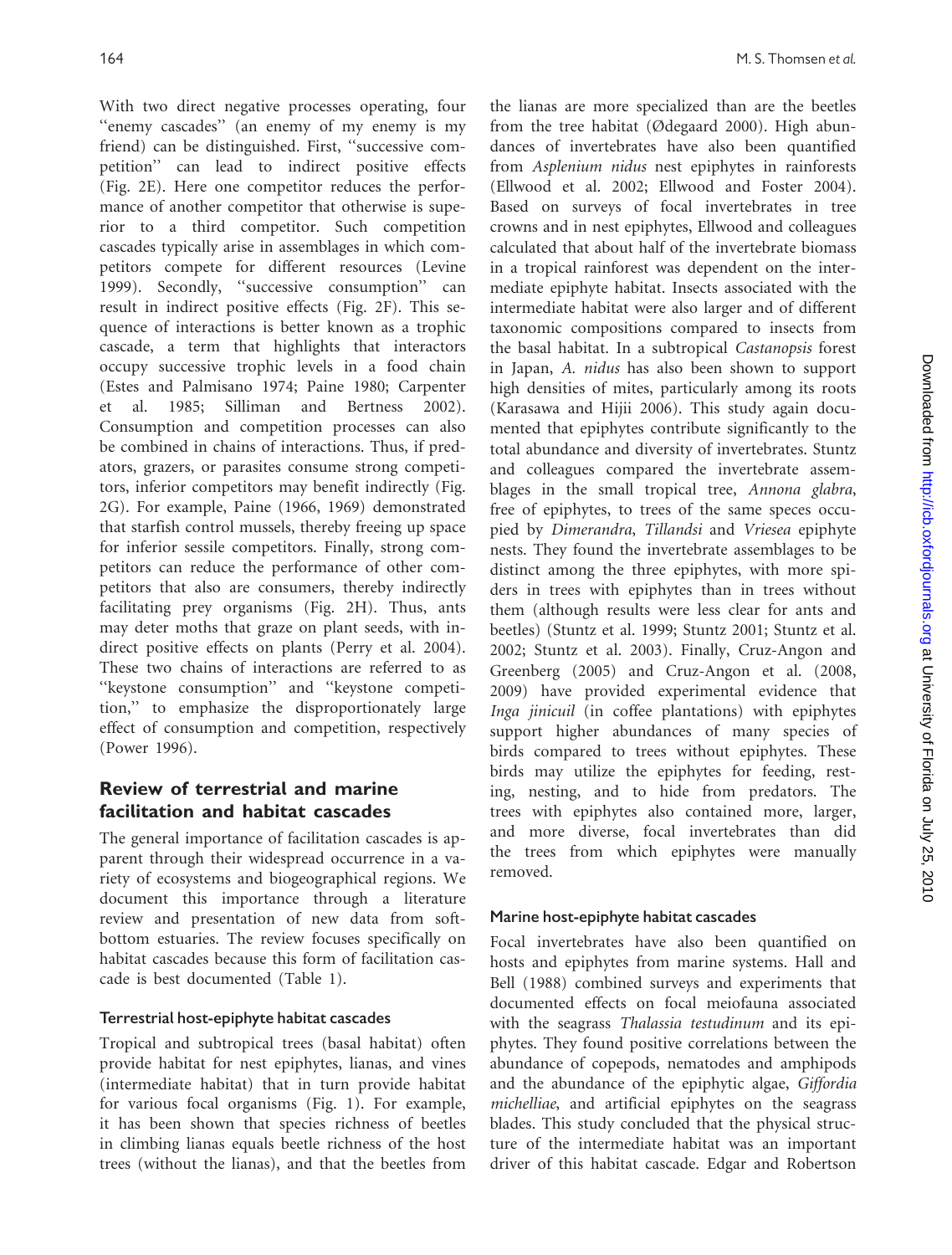(1992) carried out an experiment involving the removal of epiphytes in an Amphibolis seagrass bed. Again, fewer species and lower abundances of focal organisms were found when epiphytes were removed. Finally, Bologna and Heck (1999) compared focal invertebrates associated with habitat mimics with, and without, natural or artificial epiphytes in a mixed seagrass bed (i.e., utilizing mimics to represent both the basal and the intermediate habitat former). Abundances of many focal organisms were found to be higher on mimics with natural epiphytes compared to mimics with artificial epiphytes. This suggests that food subsidy between focal organisms and the intermediate habitat was of some importance as a driver of this habitat cascade.

In addition to experiments conducted in sandy seagrass beds, at least one study has demonstrated the existence of habitat cascades from seaweed-dominated rocky reefs. Martin-Smith (1993) experimentally removed epiphytes from two types of Sargassum seaweed mimics in Queensland, Australia. Again, community composition differed between the epiphyte-covered and the clean mimics, and again there were higher abundances of focal crustaceans, polychaetes and gastropods in the presence of the epiphytes.

#### A habitat-modification cascade

The studies reviewed so far have mainly focused on how basal and intermediate habitat formers generate structure suitable for subsequent colonization. However, habitat cascades include habitat-modifying processes (in addition to creation of habitat). Recently, Gribben et al. (2009) showed that a basal habitat former, the invasive seaweed Caulerpa taxifolia, reduced the burial-depth of an intermediate habitat former, the clam Anadara trapezia. The clam thereby became exposed to focal organisms that recruited onto the clam shells from the water column. The abundance and diversity of focal organisms on clam shells was then enhanced via a changed behavior of the intermediate habitat in the presence of the basal habitat. Caulerpa probably caused this reduced depth of clam burial via increasing anoxia and toxins in the sediments (i.e., an adverse modification of the habitat) (Gribben et al. 2009).

#### Habitat cascades as hierarchically structured processes

The above examples suggest that habitat cascades can be an important class of indirect positive effects, particularly in epiphyte-rich terrestrial and marine ecosystems. All of the examples above are hierarchically structured in two ways. First, they are hierarchically organized in their dependence of organisms on one another (Bruno and Bertness 2001). The basal habitat former is a large primary producer that can exist independently of the intermediate habitat former (and may perform better). In contrast, the intermediate organism is typically dependent, physically or physiologically, on the basal habitat, as substratum or as ameliorators of environmental stress. Second, they are hierarchical in size since the large basal plant creates habitat for smaller intermediate organisms that, in turn, create or modify habitat for focal organism (Fig. 1). In the next section we present new data to describe different habitat cascades from soft-bottom estuaries. Here the basal habitat formers are relatively small invertebrate consumers and these habitat cascades do not exhibit hierarchical size structures.

## An estuarine case study of a different habitat cascade

Most estuaries are soft-bottom topographically simple systems. In estuaries, escape from predators typically depends on burial or swimming skills or simply being unpalatable. Any organism that provides living space and shelter for other species should therefore be a candidate as a habitat former. For example, estuarine molluscs, polychaetes, vascular plants, and seaweeds can provide habitat for numerous sessile and mobile focal organisms (Bell 1985; Gutierrez et al. 2003; Thomsen et al. 2005; Nyberg et al. 2009). Most of these studies have focused on the direct positive effects associated with habitat formation, although Thomsen et al. (2005) suggested that indirect positive interactions, based on successive habitat formation, could also be important.

It has been shown that estuarine seaweeds within the genus Gracilaria often live attached to benthic invertebrates (Thomsen et al. 2007a, 2007b). On the Eastern Shore of Virginia and in Danish estuaries Gracilaria is incorporated into the tubes of the gardening polychaete Diopatra cuprea (Thomsen and McGlathery 2005; Thomsen et al. 2009a) and the byssal threads of the bivalve Mytilus edulis (Thomsen et al. 2007b; Nyberg et al. 2009). Similarly, in Pauatahanui Inlet (New Zealand) and the Swan River (Western Australia) Gracilaria is found attached to the live shells of the cockle Austrovenus stutchburyi and the mudsnail Batillaria australis, respectively (Thomsen et al. 2007b, 2010). In each case the invertebrate provides hard substratum, i.e., a limiting resource, for the seaweed. It has also been shown that Gracilaria itself provides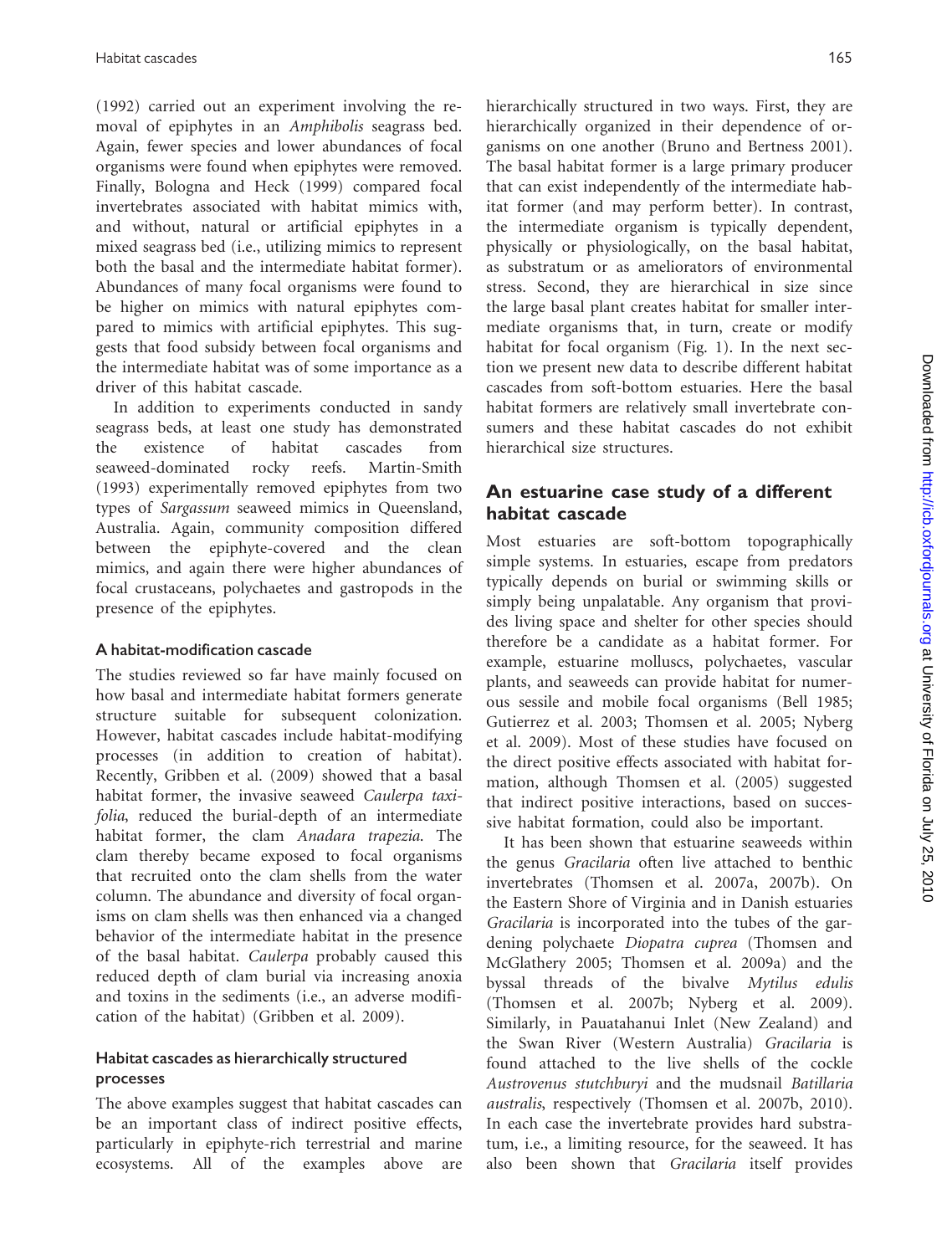habitat for flora and fauna (Thomsen and McGlathery 2005; Nyberg et al. 2009; Thomsen et al. 2009a). However, no previous study has partitioned the relative dependence of these estuarine focal organisms on the basal (e.g., Diopatra) and intermediate (e.g., Gracilaria) habitats.

## Experimental study: removal of the intermediate habitat-forming seaweeds

A manipulative experiment was conducted on the Eastern Shore of Virginia in July 2006 to test whether removal of the intermediate habitat reduces richness and abundance of focal organisms (as in Edgar and Robertson 1992). We removed the intermediate habitat (Gracilaria vermiculophylla) from 12 plots, each of 0.3 m<sup>2</sup>. These "removal" plots were compare with 12 untouched control plots in which both the basal (D. cuprea and its tube structure) and intermediate habitats were present. Seaweeds were removed by pulling algae off polychaete tubes with minimal disturbance to the structure of the tube. We also marked 12 untouched control plots of bare sediment, to quantify focal organisms in samples in which both biogenic habitat formers were absent  $($ =the matrix; Fig. 1). The experiment was repeated at three intertidal sites (see Supplementary Tables 1 and 2). After 2 weeks the removal treatments were repeated, and after two more weeks, sediment cores (10 cm inner diameter; 10 cm into the sediment) were collected from the center of each plot on a falling tide. All samples were submerged by at least 10 cm of water at the time of collection. Cores were sieved through a 2-mm mesh. Gracilaria thalli and sessile epiphytic algae and modular animals were separated, blotted with paper towels and weighed, whereas single animals were counted.

We classified the three treatment habitats as Sediment infauna  $(=S,$  corresponding to the matrix; Fig. 1), Sediment infauna nested within the Basal habitat  $(=B(S))$ , corresponding to removal plots) and Sediment infauna nested within the Basal habitat plus Intermediate habitat  $(=B(S) + I;$ corresponding to the control plots). Data were analyzed by factorial ANOVA where ''habitat'' was treated as a fixed factor and ''site'' as an orthogonal random factor. Significant habitat effects were followed by SNK tests.

We found more sessile taxa (Fig. 3A) and higher abundances of both sessile (Fig. 3C) and mobile (Fig. 3D) organisms when both habitat formers were present, compared to plots in which the intermediate habitat-former was removed or to sediment plots lacking habitat formers. However, differences in

individual treatments were not significant for abundance of sessile species (because of large variability among samples) and only nearly-significant for abundance of mobile organisms (because of the small effect of size) (Supplementary Tables 1 and S2). In contrast, no differences were observed for richness of mobile taxa among any of the treatments (Fig. 3B). In short, this experiment also indicates that removals of the intermediate habitat former decrease the abundance and diversity of estuarine focal organisms, as previously shown for seagrass meadows, seaweed beds, forests, and salt marshes.

## Correlative study: comparing basal invertebrates with low versus high abundance of intermediate seaweed

A broad-scale survey was conducted to identify whether focal organisms are more abundant and species rich when the intermediate habitat is large compared to small in the presence of the basal habitat (Hall and Bell 1988; Ellwood and Foster 2004). We haphazardly collected basal habitat formers with different levels of attached Gracilaria from each biogeographical region (4–10 nested sites per region; all individuals were collected in summer months from 2005 to 2007; see Supplementary Tables 3 and 4 for details). Each basal host and its associated algal specimen were swiftly collected, placed in a plastic bag and kept cold until arrival at the laboratory. All samples were submerged in at least 10 cm of water at the time of collection. This is a common method of sampling seaweed-associated epibiota (Wernberg et al. 2004; Nyberg et al. 2009). Gracilaria thalli, and sessile epiphytic algae and modular animals were quantified as described for the experiment. Individual samples were grouped as basal organism with low biomass of intermediate habitat  $[=B(I)]$  or large biomass of intermediate habitat  $(=B + I;$  see Supplementary Tables 3 and 4 for details). Samples were grouped into the two treatments to ensure relatively equal sample sizes within a sample location. The biomass of the intermediate habitat varied widely between locations and regions, and a " $B + I$ " treatment in one location could therefore equal a "B(I)" treatment from another location. However, our test focused on the effects of intermediate habitat formers within a location, so differences in biomass between locations were of secondary importance. We used nested ANOVA to test whether ''B+I'' had higher taxonomic richness and higher total abundances than ''B(I)'' for both sessile and mobile organisms  $(habitat = fixed factor; region and$  $sites = nested$  random factors; all data were log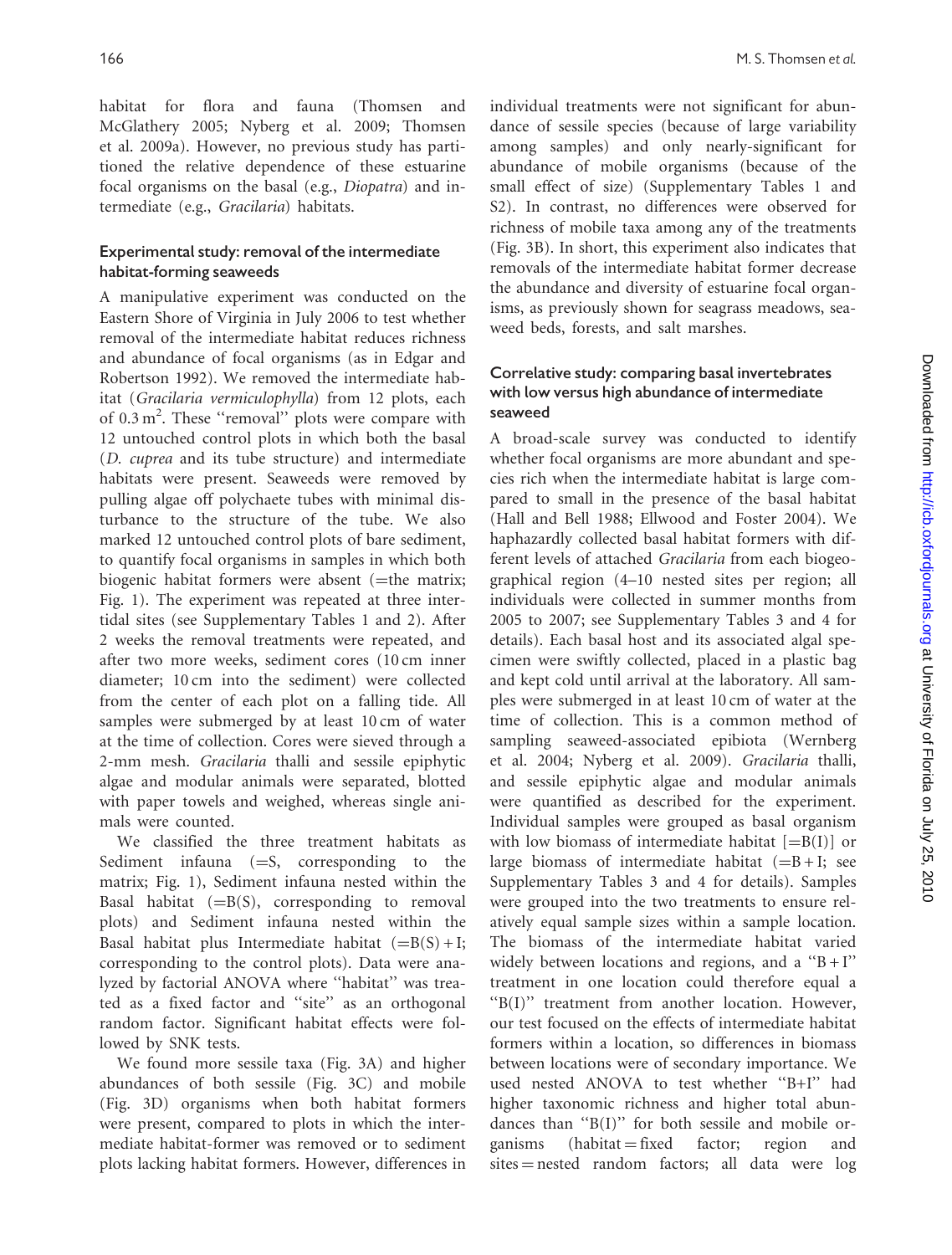

Fig. 3 Effects of removal of intermediate habitat on estuarine focal organisms. Taxonomic richness and total abundances  $(\pm S)$  of sessile and mobile organisms, with and without removal of the intermediate habitat former. S = untouched sediment plots with absence of biogenic habitat formers;  $B(S) =$ Basal habitat former (*D. cuprea* in sediment core) and removal of the intermediate habitat former G. vermiculophylla;  $B(S) + I =$  untouched control plots with co-occurring basal and intermediate habitat formers. Mean values are pooled from similar experiments conducted at three sites (there were no site sites x habitat effects). See Supplementary Tables 1 and 2 for details of samples sizes, mean values from individual sites, and ANOVA tables. Letters designate different treatments based on SNK-tests.

x + 1 transformed; see Supplementary Table 4 for detailed test results).

We found significantly higher taxonomic richness and abundances both of sessile and mobile focal organisms associated with the basal habitat with high levels of intermediate habitat formers (Fig. 4A–D). These effects were statistically consistent between biogeographical regions for taxonomic richness of sessile and mobile organisms, and for abundance of sessile taxa [i.e., no site (region)  $\times$  habitat interactive effects; Supplementary Table 4]. However, a significant site (region)  $\times$  habitat interaction for abundance of sessile organisms suggested that effects varied between biogeographical regions. Thus, the effects of the intermediate habitat were particularly large in samples from Virginia and Denmark [note the large difference between  $B(I)$  and  $B+I$  in Fig. 4D from these two regions]. In short, this survey demonstrated that the intermediate habitat former (sampled together with the basal habitat former) controls abundances and diversity of estuarine focal organisms in several biogeographical regions.

Based on the experiment and broad-scale survey, we conclude that habitat cascades are also common in soft-bottom estuaries, where they contribute to maintaining high abundances and diversity of focal organisms. We emphasize that these data are exploratory and only aimed to introduce estuarine habitat cascades. Future studies should investigate multivariate impacts on the community, why focal organisms vary widely between sites and bioregions, and the importance of temporal variability, and should test for specific mechanisms whereby facilitation may occur (see also Discussion section).

### **Discussion**

For decades, research has focused on how organisms that interact in succession via enemy cascades can cause indirect positive effects (Paine 1966, 1969, 1980; Estes and Palmisano 1974; Carpenter et al. 1985; Silliman and Bertness 2002; Fig. 2E–H). However, we suggest that indirect positive effects that occur via facilitation cascades are also widespread and important. From processes associated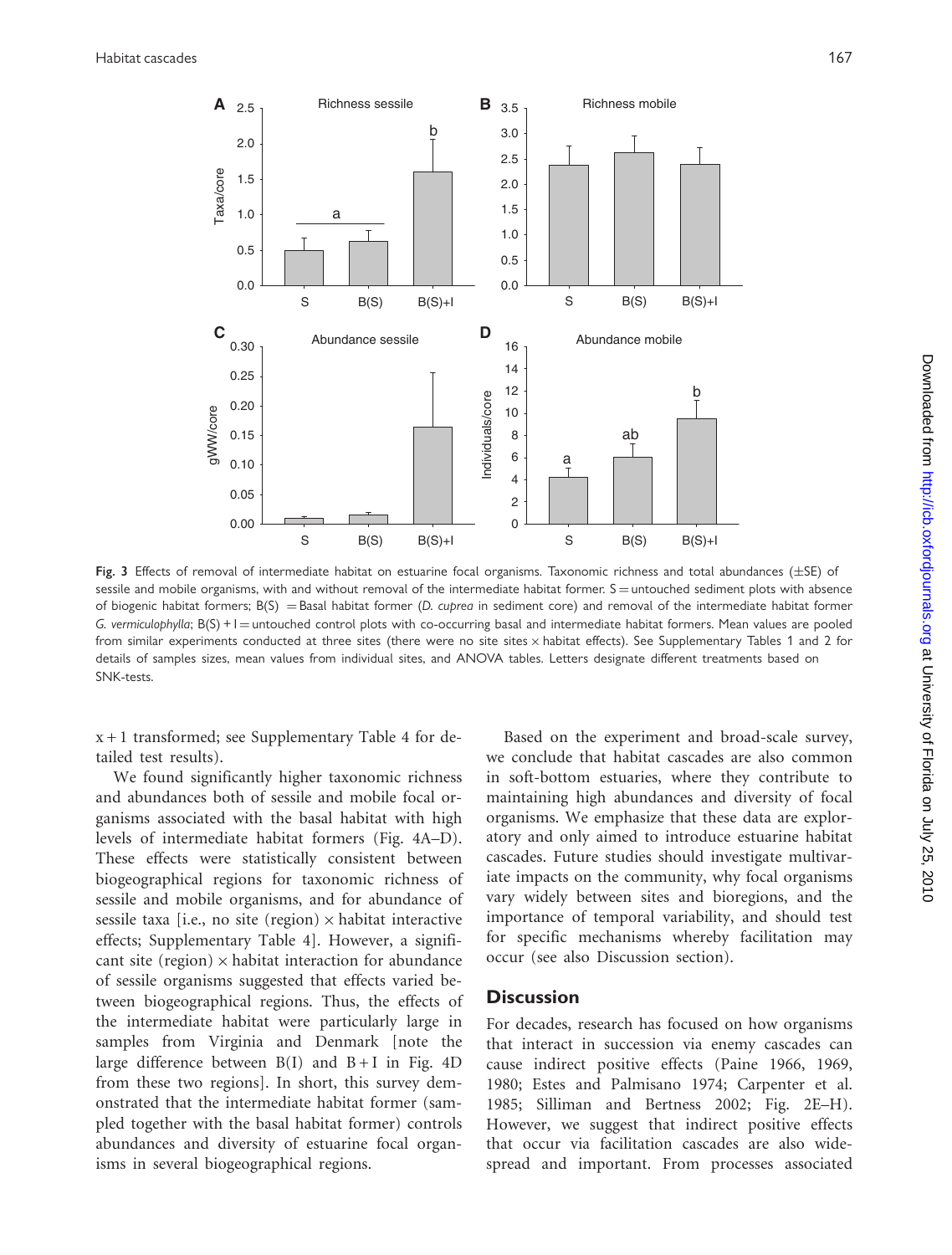

Fig. 4 Broad-scale survey of focal organisms associated with estuarine intermediate habitats. Taxonomic richness and total abundances ( $\pm$ SE) of sessile and mobile taxa associated with basal invertebrate habitat formers with either low (= "B(I)") or high (= "B + I") attached biomass of the intermediate seaweed Gracilaria spp. There were significantly more focal organisms when the intermediate habitat former occurred with high biomass (significant for all four responses; log x + 1 transformed data). See Supplementary Tables 3 and 4 for details of samples sizes, mean values from nested sites within regions, and ANOVA tables. WA = Swan river estuary, Western Australia; NZ = Pauatahanui Inlet, New Zealand; DK = Danish estuaries; and VA = lagoons at the Eastern Shore of Virginia.

with habitat formation and mutualism, we conceptualized four basic forms of facilitation cascades (Fig. 2A–D). We also reviewed the empirical evidence for the simplest of the facilitation cascades; the habitat cascade (Figs 1 and 2A). We documented that habitat cascades have broad ecological relevance, sometimes controlling species abundances and biodiversity in salt marshes, subtropical and tropical forests, seagrass beds, hard-bottom reefs, and soft- bottom estuaries. However, we found no published examples of habitat cascades from open pelagic waters, polar tundra, freshwater stream or lakes, grasslands, or temperate forests. It is likely that habitat cascades are less prevalent in these ecosystems. Still, they may just be less obvious in these ecosystems in which large structural organisms do not dominate. For example, in pelagic systems, whales and jellyfish can provide habitats for barnacles or fish, respectively. In addition, focal ecto-parasites or endo-parasites can be associated with the intermediate barnacles and fish and thereby would represent (undocumented) pelagic habitat cascades. Below, we compare habitat cascades in a quantitative

framework, discuss their driving mechanisms and human impacts, and suggest future avenues for research.

#### Comparisons of habitat cascades

Habitat cascades can affect the abundances of a few species or form-functional groups or have community-wide impacts (a distinction also emphasized for trophic cascades) (Polis et al. 2000). Here we calculate exactly how much the addition of the intermediate habitat enhances (i.e., ''magnifies'') the abundance of specific focal organisms as well as community-wide metrics, such as the total abundance of organisms and taxonomic richness. Focal organisms associated with the basal habitat were used as a unit reference. A ''magnification ratio'' (MR) was then calculated for focal organisms associated with the intermediate habitat  $[MR =$  $(Intermediate + Basal)/Basal, e.g., MR = 2 corre$ sponds to a doubling in abundance by including an intermediate habitat former]. Data on the abundance and richness of focal organisms were extracted from figures, tables and text from representative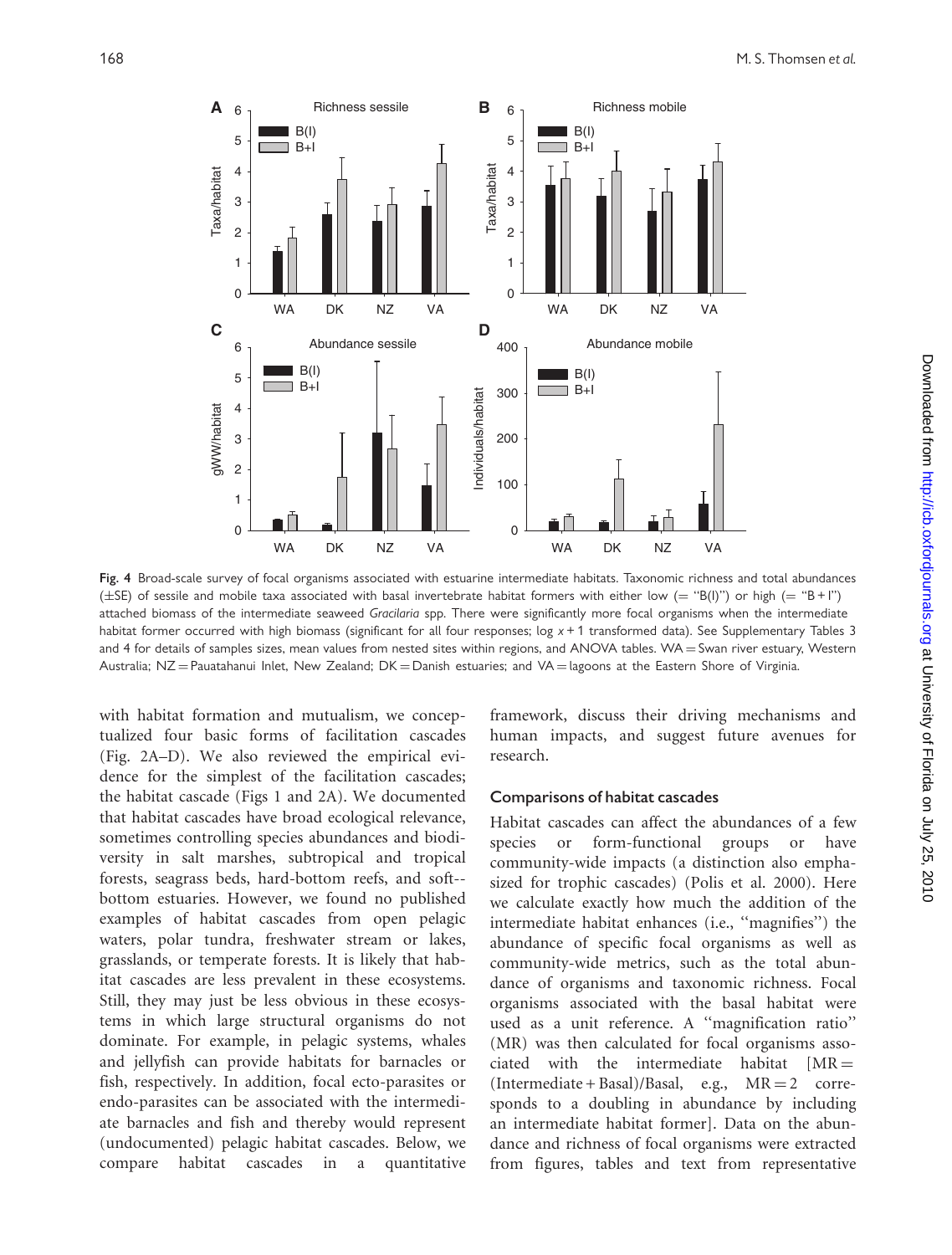examples of habitat cascades (Supplementary Table 5). These data were used to calculate average MR values (Table 2). Most studies have compared focal organisms associated with the basal habitat to the combined basal-intermediate habitat. These MR values ranged from 2.4 to 8.4 for group abundances, 1.3 to 10.5 for total abundances, and 1.0 to 2.5 for taxonomic richness (Table 2). Note that the single largest MR values for both total abundances and taxonomic richness were found in our seaweed-removal experiments. This is not surprising given that this study is the only one in which the intermediate habitat former was both larger and functionally different from the basal habitat. Note also that these estuarine MR values are conservative, in part because small numbers of basal habitat formers were found in the removal treatments (Supplementary Table 1), and in part because the sediment matrix was included in the samples (adding taxonomic noise).

Combined, the MR values presented in Table 2 demonstrate the importance of including intermediate habitats when estimating population abundances across several ecosystems and biogeographical regions [emphasized for rain forests by Ellwood and Foster (2004)]. The low MR values observed for richness were not surprising given that richness is a simple community measure (it only takes one new individual in a single sample to increase richness by one). These values do not imply that more complex community structures or species' identities are unaffected by habitat cascades. Indeed, multivariate tests typically find different community structures between basal and intermediate habitats (Edgar and Robertson 1992; Bologna and Heck 1999; Stuntz 2001). To document whether synergy exists between the basal and intermediate habitat, it is necessary to quantify focal organisms from both habitats alone "and" in combination [i.e., "B," "I," and "B + I," (Table 2)]. Synergy exists if focal organisms are more abundant in samples combining both habitats, compared to the sum of focal species collected from each habitat individually (i.e., if " $B + I'' > "B" +$ ''I''). Three studies quantified focal organisms for all relevant combinations of basal and intermediate habitats (Altieri et al. 2007; Gribben et al. 2009; Altieri et al. 2010). Of these, both Altieri et al. 2007 and Altieri et al. 2010 suggest synergistic effects on the abundances and richness of focal organisms.

Habitat cascades have been quantified based on two sampling methods: sampling of the habitat

|                             |                                                  |     | Habitat |     |         |  |
|-----------------------------|--------------------------------------------------|-----|---------|-----|---------|--|
| Response of focal organisms | Study                                            | s   | B       | т   | $B + I$ |  |
| Abundance                   | Altieri et al. 2007 <sup>a</sup>                 | 0.2 | 1.0     | 0.4 | 2.8     |  |
| Group                       | Altieri et al. 2010 <sup>a</sup>                 |     | 1.0     | 0.3 | 3.0     |  |
|                             | Hall and Bell 1988                               |     | 1.0     |     | 8.4     |  |
|                             | Martin-Smith 1993                                |     | 1.0     |     | 2.4     |  |
| Abundance                   | Bologna and Heck 1999 <sup>a</sup>               |     | 1.0     |     | 1.7     |  |
| Total                       | Cruz-Angon and Greenberg 2005 <sup>a</sup>       |     | 1.0     |     | 1.5     |  |
|                             | Edgar and Robertson 1992 <sup>a</sup>            |     | 1.0     |     | 2.0     |  |
|                             | Ellwood and Foster 2004 (g/ha)                   |     | 1.0     | 1.0 |         |  |
|                             | Gribben et al. 2009                              | 0.5 | 1.0     | 1.1 | 1.3     |  |
|                             | Thomsen et al. (Sessiles, Fig. 3C <sup>a</sup> ) | 0.6 | 1.0     |     | 10.5    |  |
|                             | Thomsen et al. (Mobiles, Fig. 3D <sup>a</sup> )  | 0.7 | 1.0     |     | 1.6     |  |
| Taxonomic                   | Altieri et al. 2010 <sup>a</sup>                 | 0.5 | 1.0     | 0.8 | 1.1     |  |
| Richness                    | Bologna and Heck 1999 <sup>a</sup>               |     | 1.0     |     | 1.2     |  |
|                             | Cruz-Angon and Greenberg 2005 <sup>a</sup>       |     | 1.0     |     | 1.0     |  |
|                             | Edgar and Robertson 1992 <sup>a</sup>            |     | 1.0     |     | 1.4     |  |
|                             | Gribben et al. 2009                              | 0.8 | 1.0     | 1.3 | 1.4     |  |
|                             | This study (Sessiles, Fig. 3A <sup>a</sup> )     | 0.8 | 1.0     |     | 2.5     |  |
|                             | This study (Mobiles, Fig. 3B <sup>a</sup> )      | 0.9 | 1.0     |     | 1.0     |  |

Table 2 Habitat cascade magnification ratios for selected studies

Average magnification ratios (MR values) calculated from data presented in Supplementary Table 5 and in Fig. 3. "Abundance Group" = averaged MR values that include a few distinct taxonomic or form-functional groups; "Abundance Total" = average MR values that include all focal individuals collected in a sample. See Table 1 and Supplementary Table 5 for details of the responses of focal organisms. <sup>a</sup>Ground-based studies that include "Habitat S" (the soil or sediment matrix) in their sampling methodology.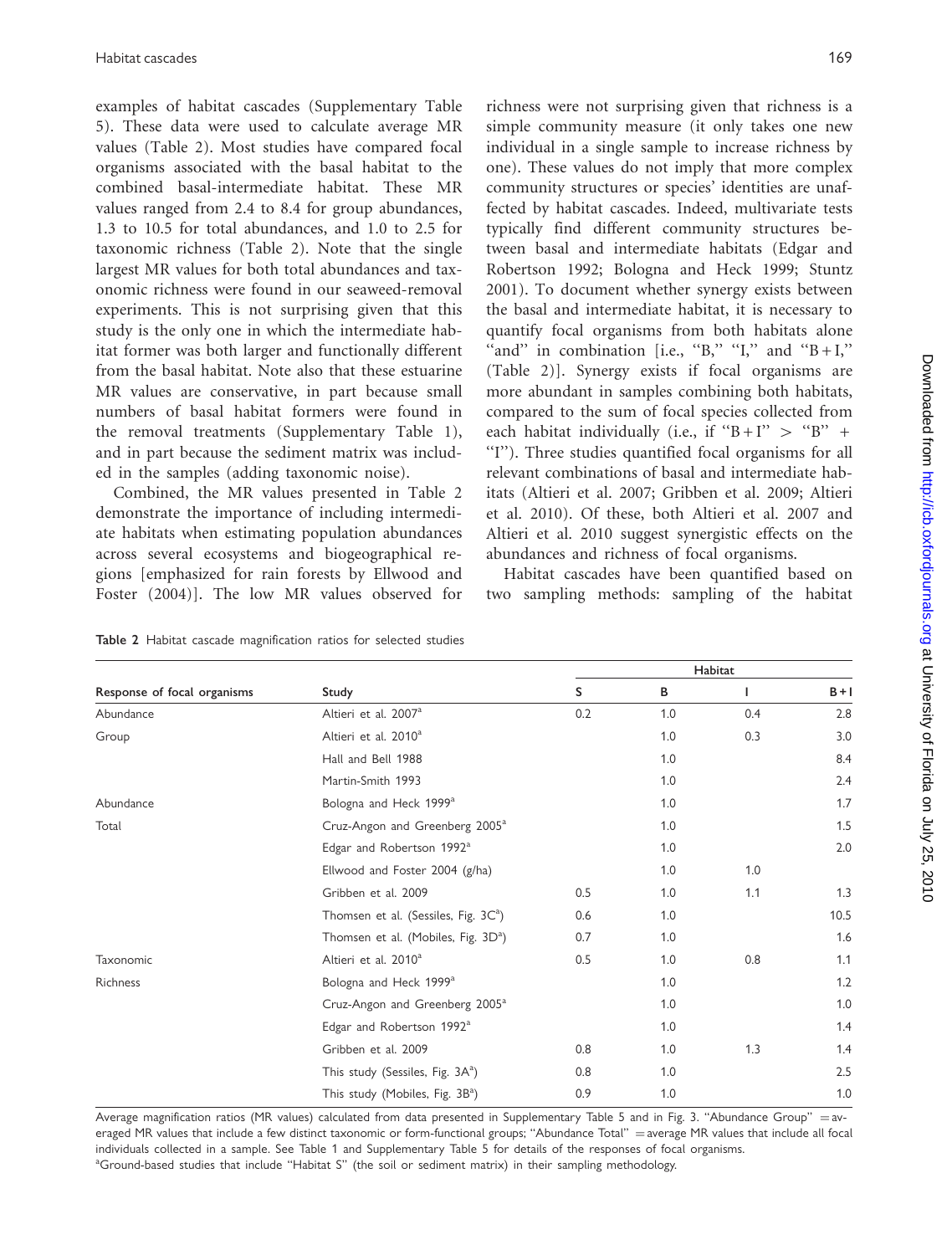formers either with, or without, inclusion of the abiotic matrix (soil, sand, and mud; Fig. 1). When the sampled variable is area and ground-based (cores, quadrats, and benthic suction), focal organisms associated with the matrix will appear in samples otherwise targeting basal and intermediate habitats. However, when focal taxa are collected from traps from tree crowns or stems, or by collection of seagrass leaves, seaweeds or nest epiphytes, focal organisms from the matrix are not included. We argue that inclusion of the matrix is important to understand the relative importance of habitat-cascade effects on the ecosystem level and is particularly useful when scaling data. However, inclusion of the matrix could weaken the ability to detect true cascading effects between successive habitats because re-occurring fauna from the soil and sediment dilute contrasts. Thus, sampling that focuses only on the basal and intermediate habitats may be easier to collect, should provide better estimates of the effect of true biogenic habitat cascading and may lead to better insights into the driving factors.

#### Human impacts on habitat cascades

Habitat cascades can be enhanced, created or destroyed by human activity. For example, the five main threats to conservation of biodiversity—habitat destruction, climatic change, over-harvesting, pollution, and invasions by non-native species (Anon 2006)—can all impact habitat cascades.

Habitat destruction is considered the single most important threat caused by humans to biodiversity. For example, rainforests and salt marshes are converted into urban areas or agricultural fields (Bertness et al. 2004; Anon. 2006). Habitat destruction can also be important on smaller scales. Thus, in marine seagrass beds and estuarine mud-flats, habitat destruction typically follows local land-reclamation projects or the construction of ports and causeways (Kennish 2002; Orth et al. 2006). When habitat cascades are hierarchically organized, the destruction of basal habitat formers (as described above) will cascade to impact on intermediate habitats and focal organisms. This highlights that the impacts of humans will be significantly underestimated when the effects of indirect cascading are ignored.

Climatic change, over harvesting, and pollution also affect habitat cascades. Negative effects of climatic change will probably dominate several basal habitats, including rainforest, seagrass beds, and salt marshes (Williams et al. 2003; Silliman et al. 2005; Orth et al. 2006). Climatic change will therefore have negative effects on intermediate habitats and focal organisms. However, for estuarine habitat cascades, effects are likely to be idiosyncratic, and potentially facilitate many focal organisms because basal invertebrates and intermediate seaweeds can have broad temperature requirements (Thomsen et al. 2007b, 2010). Harvesting of basal or intermediate habitat formers has obvious negative consequences for focal organisms. For example, it is common practice to remove epiphytes from coffee plantations because they are perceived to have a negative effect on coffee yields (Cruz-Angon and Greenberg 2005; Cruz-Angon et al. 2009). Similarly, many of the estuarine basal habitat formers, such Diopatra or Mytilus are locally overexploited for human consumption or for bait (Dankers and Zuideema 1995; Cunha et al. 2005). In contrast, aquaculture and transplantation of cockles, mussels, and other shellfish may enhance cascades, if the intermediate habitat former is present in the ecosystem. Pollution by nutrients in marine ecosystems may at first stimulate the growth of intermediate epiphytes and seaweeds (McGlathery 2001), possibly with a net benefit for focal organisms (i.e., more habitat becomes available). However, excessive growth of the intermediate habitat formers may ultimately destroy the habitat cascade. This can occur if the seagrasses and invertebrates are killed by epiphytic shading, physical smothering of the filtering apparatus, or anoxia (McGlathery 2001; Holmer and Nielsen 2007).

Non-native species can also modify, or even create, new habitat cascades. In many cases focal organisms are non-native species (Altieri et al. 2010). This demonstrates how habitat cascades can cause positive relationships between the abundances of native and non-native species on local scales. Basal and intermediate habitat formers can also be non-native species. For example, the marsh plants Spartina and Phragmites have invaded large coastlines worldwide (Silliman and Bertness 2004, Williams and Grosholz 2008). These invasions potentially alter existing habitat cascades (displacing native marsh plants) or may create new ones (invading mudflats). Non-native species can also be important in terrestrial host-epiphyte habitat cascades. Thus, invasive ants can utilize nest epiphytes; invasive vines and epiphytes are known to climb on and infest native trees; and invasive trees can host native epiphytes (Greenberg et al. 2001; Ward 2008). In marine systems, translocation of shellfish has, in particular, stimulated habitat cascades. This has occurred by increasing the range and abundances of deliberately introduced non-native habitat-forming shellfish and by facilitating transport of hitchhiking, non-native habitat formers (Ruesink et al. 2005; Thomsen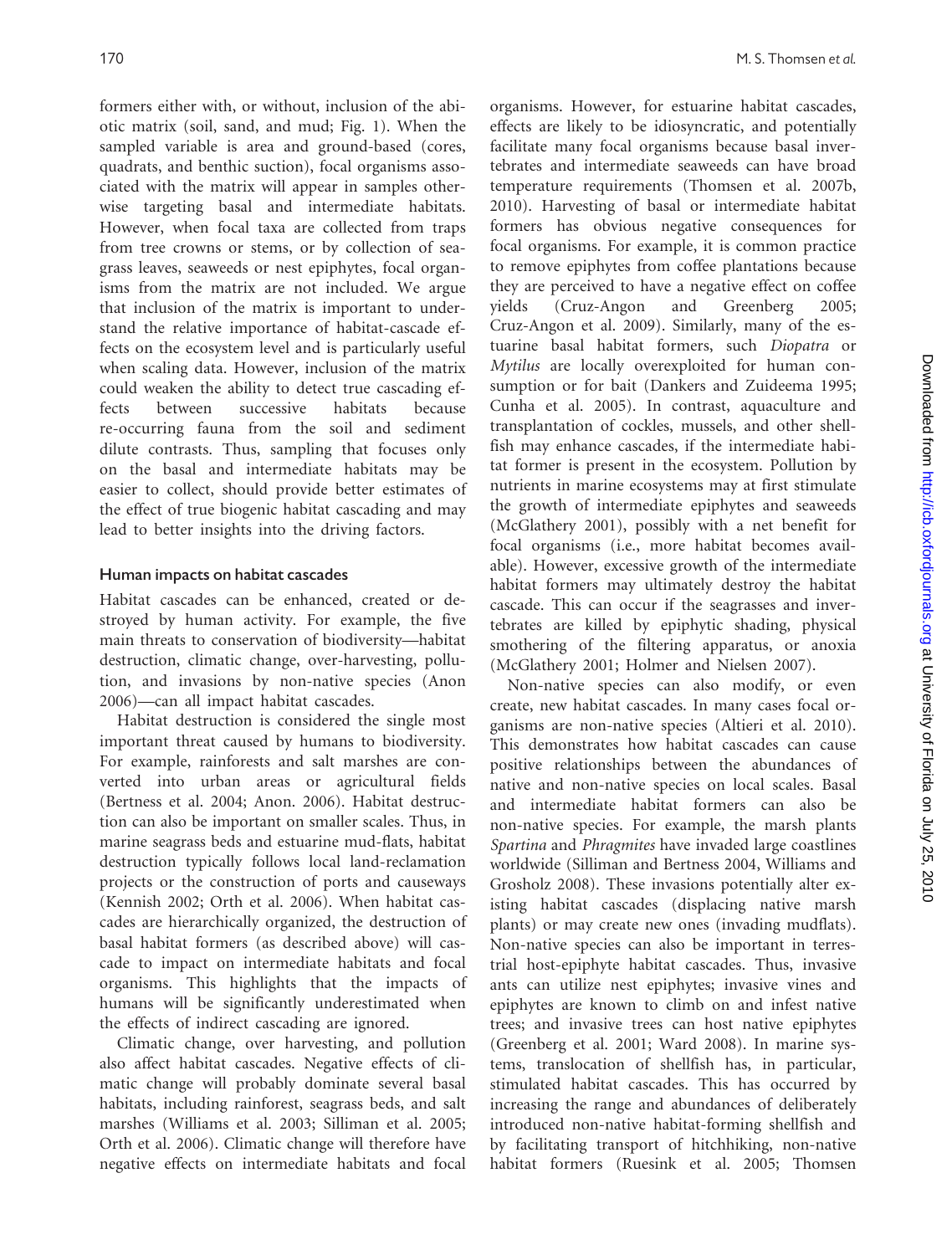et al. 2006b). For example, the basal habitat former B. australis has likely been introduced into the Swan River via oyster transplants. This invasive snail has created an entire new habitat cascade, because no similarly abundant and large shell-forming snails exist in this estuary (Thomsen et al. 2010). Finally, intermediate habitat formers can also be non-native. Many epiphytes have invaded seagrass beds (Williams 2007) and the intermediate habitat former in Danish fjords and Virginia is the non-native seaweed G. vermiculophylla (Thomsen et al. 2006a, 2007b). The range expansion of this single species in the eastern Pacific and in the eastern and western Atlantic oceans (Nyberg et al. 2009; Saunders 2009; Thomsen et al. 2009a) suggest that estuarine habitat cascades are being altered over large geographic scales. Thus, widely distributed and abundant basal and intermediate habitat formers are often non-native species, demonstrating that invaders can facilitate the abundance and diversity of native species (Simberloff 2006).

#### Future research on habitat cascades

Few studies have documented habitat cascades and an exhaustive discussion of future studies are therefore beyond the scope of this article. Here we list a few key gaps in research.

First, it is important to test hypotheses that increase our understanding of causal mechanisms that underpin habitat cascades. It is well-known that the abundance of focal organisms associated with an individual habitat depends on the habitat size, density, structural complexity, biogeochemical make-up, and how ''different'' this habitat is compared to a reference (Bell et al. 1991). This knowledge can be extended to the following working hypothesis for habitat cascades: ''magnification ratios of habitat cascades depend on how different interacting habitat formers are'' (or how differently they modify the habitat). For example, we expect high magnification ratios when the intermediate habitat is larger and functionally different from the basal habitat. We found preliminary support for this hypothesis by comparing our experimental study (no hierarchical size structure; interactors occupy different trophic levels) to other studies reviewed in Table 2. We also hypothesize that on larger scales, spatial heterogeneity, increasing complexity of the food-web, and presence of interspersed alternative habitats will reduce magnification ratios due to diffusion and substitution of focal organisms to alternative pathways and habitats (see Borer et al. 2005 for a similar hypothesis for trophic cascades). To test the above

hypotheses, similar experiments should be conducted in multiple habitats, using standardized methods. For example, by using identical mimics (e.g., artificial plastic seaweeds) and real species that live in multiple habitats (e.g., Gracilaria seaweeds) it is possible to test simultaneously for the relative importance of basal and intermediate habitats, and of habitat size, structural complexity, and trophic subsidy, in sandy seagrass beds, rocky seaweed meadows, and estuarine mudflats.

It will also be important to refine the concept of the habitat cascade. We have focused on where the focal organisms most likely occur (its habitat) with little discussion of what the focal organisms do (see Hall and Bell 1988; Bologna and Heck 1999 for introductions to this subject). A niche-based resource-utilization approach (Chase and Leibold 2003) would be useful in promoting better understanding of what organisms do within habitats, if habitat cascades are stable or instable, and how they affect food-web complexity and biogeochemical cycling. We suggest future work should test for density-dependent feed-back impacts of focal organisms on habitat formers, for impacts of intermediate habitats on basal habitats, and how focal organisms utilize different habitat formers (for feeding, predation escape, breeding, nesting, or resting). Mimics simulating the habitats themselves (Hall and Bell 1988; Bologna and Heck 1999) will also be a useful tool, as they do not provide trophic subsidy and the chemical and physical structure can be controlled. Similarly, it is important to mimic the processes that lead to facilitation. For example, Altieri (2007) manipulated substrate stability, moisture, light, and temperature to show that the basal habitat (cordgrass) facilitates the intermediate habitat (mussels) via amelioration of stress. It is also important to test whether external agents control the distribution and abundances of basal and intermediate habitat formers. Such external agents could be parasites or predators that alter the behavior of basal habitat formers like the depth of burial of cockles (and thereby the time the cockle is exposed to fouling organisms) (Mouritsen 2004; Gribben et al. 2009), or bottom-up forces that stimulate growth of intermediate habitat formers (McGlathery 2001).

We also advocate that habitat cascades should be documented from new ecosystems, new regions, along environmental gradients, for new basal and intermediate habitat formers and on different spatiotemporal scales to quantify where and when habitat cascades create large magnification ratios. For example, mosses and ferns from temperate forests provide habitats for many insects (Gerson 1969;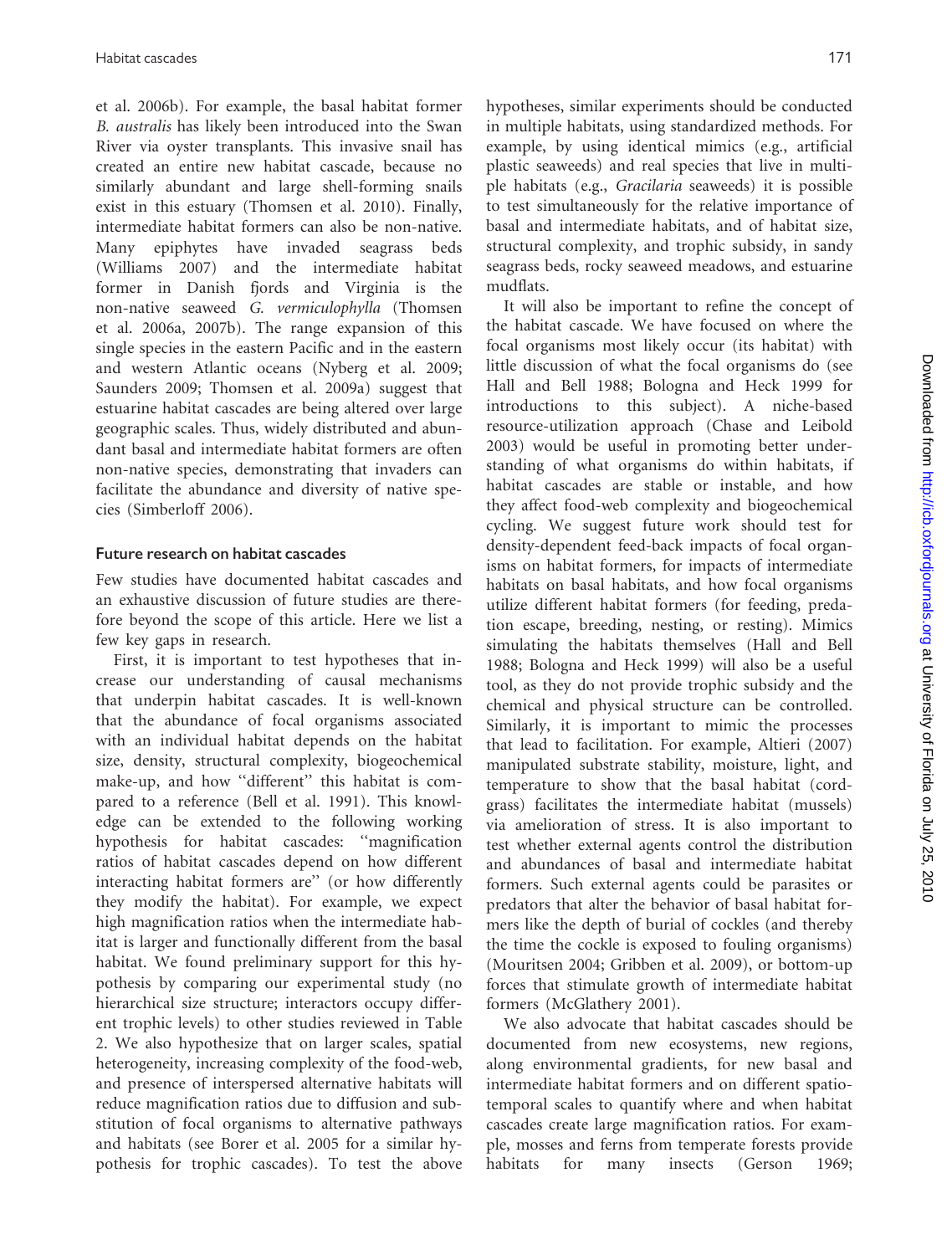Cooper-Driver 1978). If mosses and ferns are epiphytic, this tree-moss/fern-insect sequence may represent the first demonstrated habitat cascade from temperate forests. Similarly, estuarine oysters can provide alternative basal habitat (instead of snails, mussels, or polychaetes), and seaweeds like Codium, Ulva, and Fucus, can provide alternative intermediate habitats (instead of Gracilaria) (Thomsen and McGlathery 2006; Thomsen et al. 2007a). However, little is known about how qualitative differences in the texture, structure, or chemicals between such different combinations of alternative basal and intermediate estuarine habitat formers affect focal organisms. Finally, given that the majority of the world's undiscovered biodiversity is located in rainforests it is particular important to quantify habitat cascades in these critical systems in great detail (Ellwood and Foster 2004).

# **Conclusions**

Habitat cascades represent an important type of facilitation cascade. Habitat cascades are best documented from host-epiphyte-dominated ecosystems such as tropical forests, rocky seaweed forests, or sandy seagrass beds, but can also be important in salt marshes and on estuarine mudflats. In each of these systems, habitat cascades can increase the abundances and richness of focal organisms. The estuarine case studies presented here differ from previously documented habitat cascades because the basal habitat former is an invertebrate consumer (instead of a large primary producer) that often is smaller than the intermediate habitat former (i.e., the cascade does not have a hierarchical size structure). This can have important ecological consequences; we proposed a simple working hypothesis stating that the importance of habitat cascades depends on differences in size and form-function between habitat formers (or how differently they modify the environment). For example, if focal organisms respond only to the quantity of the habitat (size of living space), and not its quality (e.g., trophic subsidy, structural complexity, chemicals), habitat cascades from estuaries should cause higher magnification ratios than found in many other habitat cascades. We also discussed how habitat cascades are impacted by habitat destruction, climatic change, over-exploitation, nutrient pollution, and invasive species. Thus, there are several examples of invaders being basal or intermediate habitat formers. This highlights how local-scale invasion can have direct or indirect positive effects on the diversity and abundances of native species.

We finally conclude that if habitat cascades are ignored in surveys and experiments in ecosystems where they are common, effects of anthropogenic stress may be significantly underestimated.

# Supplementary Data

Supplementary Data available at ICB online.

## Acknowledgments

We thank S. Berke and L. Walters for organizing the SICB symposium (Marine Ecosystem Engineers in a Changing World: Establishing Links Across Systems). We thank the Virginia Coast Reserve Long Term Ecological Research program and its staff for logistical support in relation to the collection of data from Virginia. Several of the authors convened as a working group under the auspices of the ARC-NZ Vegetation Function Network to discuss and develop many of the ideas presented here (http://www.vegfunction.net/wg/66/66\_Drift\_Algae.htm). We thank Mark Westoby and Samantha Newton for providing logistical support for this meeting.

# Funding

The Society for Integrative and Comparative Biology Division of Ecology and Evolution, Division of Invertebrate Zoology, and the American Microscopical Society provided financial support to M.S.T. to attend the symposium. M.S.T. was also funded by the Danish Council for Independent Research.

## **References**

- Altieri AH, Silliman B, Bertness MD. 2007. Hierarchical organization via a facilitation cascade in intertidal cordgrass bed communities. Amer Nat 169:195–206.
- Altieri A, van Wesenbeeck BK, Bertness MD, Silliman BR. 2010. Facilitation cascade explains positive relationship between native biodiversity and invasion success. Ecology Advance Access publication February 1, 2010 (doi: 10.1890/09-1301).
- Anon. 2006. Global biodiversity outlook 2. Montreal: Secretariat of the convention on biological diversity. p. 81.
- Bell SS. 1985. Habitat complexity of polychaete tube-caps: influence of architecture on dynamics of a meioepibenthic assemblage. J Mar Res 43:647–72.
- Bell SS, McCoy ED, Mushinsky HR. (eds.) 1991. Habitat structure: the physical arrangement of objects in space. London: Chapman & Hall.
- Bertness MD. 1984. Ribbed mussels and Spartina alterniflora production in a New England salt marsh. Ecology 65:1794–807.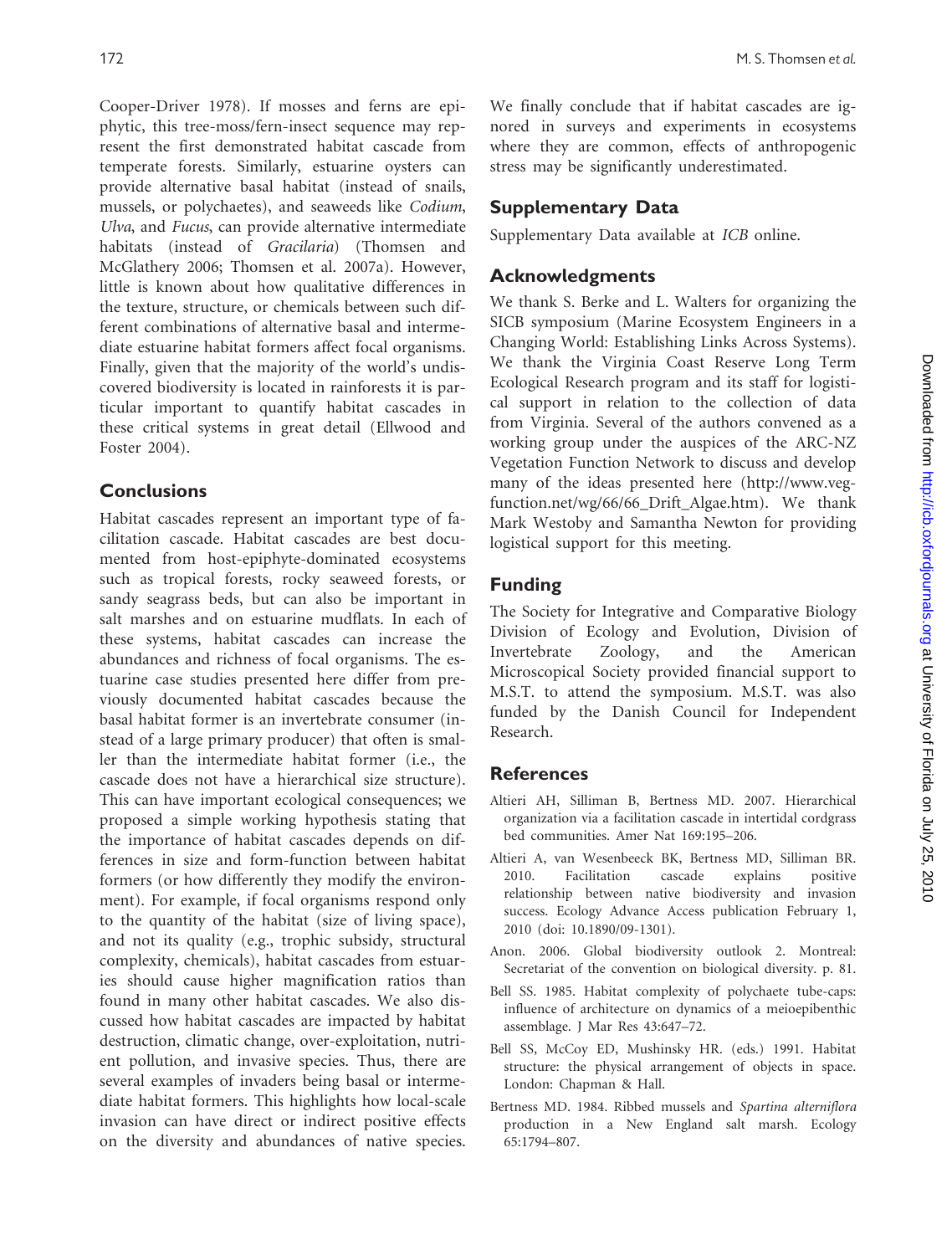- Bertness M, Callaway R. 1994. Positive interactions in communities. Trends iEcol Evol 9:191–3.
- Bertness M, Silliman RB, Jefferies R. 2004. Salt marshes under siege. Am Sci 92:54–61.
- Bologna PA, Heck KL. 1999. Macrofaunal associations with seagrass epiphytes: relative importance of trophic and structural characteristics. J Exp Mar Biol Ecol 242:21–39.
- Borer ET, Seabloom EW, Shurin JB, Anderson KE, Blanchette CA, Broitman B, Cooper S, Halpern B. 2005. What determines the strength of a trophic cascade? Ecology 86:528–37.
- Bronstein JL. 2001. The exploitation of mutualisms. Ecol Lett 4:277–87.
- Brooker RW, Callaway RM. 2009. Facilitation in the conceptual melting pot. J Ecol 97:1117–20.
- Bruno JF, Bertness MD. 2001. Habitat modification and facilitation in benthic marine communities. In: Bertness MD, Gaines SD, Hay ME, editors. Marine community ecology. Sunderland (MA): Sinauer Associates, Inc. p. 201–18.
- Bruno JF, Stachowicz JJ, Bertness MD. 2003. Inclusion of facilitation into ecological theory. Trends Ecol Evol 18:119–25.
- Byers J, Cuddington K, Jones CG, Talley TS, Hastings A, Lambrinos JG, Crooks JA, Wilson WG. 2006. Using ecosystem engineers to restore ecological systems. Trends Ecol Evol 21:493–500.
- Carpenter SR, Kitchell JF, Hodgson JR. 1985. Cascading trophic interactions and lake productivity. Bioscience 35:634–9.
- Chase JM, Leibold MA. 2003. Ecological niches–linking classical and contempory approaches. Chicago: University of Chicago Press.
- Chiariello NR, Hickman JC, Mooney H. 1982. Endomycorrhizal role for interspecific transfer of phosphorus in a community of annual plants. Science 217:941–3.
- Clements FC. 1936. Nature and structure of the climax. J Ecol 24:253–84.
- Connor RC. 1995. The benefits of mutualism: a conceptual framework. Biological Reviews 70:427–57.
- Cooper-Driver GA. 1978. Insect-fern associations. Entomol Exp Appl 24:310–6.
- Cowles HC. 1899. The ecological relationships of the vegetation on the sand dunes of lake Michigan - part I: geographical relations of the dune floras. Bot Gaz 27:95–117.
- Crain CM, Bertness M. 2006. Ecosystem engineering across environmental gradients: implications for conservation and management. Bioscience 56:211–8.
- Cruz-Angon A, Baena ML, Greenberg R. 2009. The contribution of epiphytes to the abundance and species richness of canopy insects in a Mexican coffee plantation. J Trop Ecol 45:453–63.
- Cruz-Angon A, Greenberg R. 2005. Are epiphytes important for birds in coffee plantations? An experimental assessment. J Appl Ecol 42:150–9.
- Cruz-Angon A, Sillett TS, Greenberg R. 2008. An experimental study of habitat selection by birds in a coffee plantation. Ecology 89:921–7.
- Cunha T, Hall A, Queiroga H. 2005. Estimation of the Diopatra neapolitana annual harvest resulting from digging activity in Canal de Mira, Ria de Aveiro. Fish Res 76:55–66.
- Dankers B, Zuideema DR. 1995. The role of the mussel (Mytilus edulis L.) and mussel culture in the Dutch Wadden Sea. Estuaries 18:71–80.
- Dayton PK. 1972. Towards an understanding of community resilience and the potential effects of enrichment to the benthos of McMurdo Sound, Antarctica. Proceedings of the Colloquium on Conservation Problems in Antartica. Lawrence (KS): Allen Press. p. 81–96.
- Edgar GJ, Robertson AI. 1992. The influence of seagrass structure on the distribution and abundance of mobile epifauna: pattern and processes in a Western Australian Amphibolis bed. J Exp Mar Biol Ecol 160:13–31.
- Ellwood MDF, Foster WA. 2004. Doubling the estimate of invertebrate biomass in a rainforest canopy. Nature 429:549–51.
- Ellwood MDF, Jones AT, Foster WA. 2002. Canopy ferns in lowland dipterocarp forest supports a prolific abundance of ants, termites, and other invertebrates. Biotropica 34:575–83.
- Estes JA, Palmisano JF. 1974. Sea otters: their role in structuring near shore communities. Science 185:1058–60.
- Gerson U. 1969. Moss-arthropod associations. The Bryologist 72:495–500.
- Gorlick DL, Atkins PD, Losey GS. 1978. Cleaning stations as water holes, garbage dumps and sites for evoluton of reciprocal altruism. Amer Nat 112:341–53.
- Greenberg CH, Smith LM, Levey DJ. 2001. Fruit fate, seed germination and growth of an invasive vine: an experimental test of 'sit and wait' strategy. Biol Invasions 3:363–72.
- Gribben PE, Byers J, Clements M, McKenzie LA, Steinberg PD, Wright JT. 2009. Behavioural interactions between ecosystem engineers control community species richness. Ecol Lett 12:1127–36.
- Grime JP. 1987. Dominant and subordinate components of plant communities: implications for succession, stability and diversity. In: Gray AJ, Crawley MJ, editors. Colonization, succession and stability. Oxford, UK: Blackwell. p. 413–28.
- Gutierrez JL, Jones CG, Strayer DL, Iribarne OO. 2003. Mollusks as ecosystem engineers: the role of shell production in aquatic habitats. Oikos 101:79–90.
- Hall M, Bell S. 1988. Response of small motile epifauna to complexity of epiphytic algae on seagrass blades. J Mar Res 46:613–30.
- Halpern BS, Silliman BR, Olden J, Bruno J, Bertness MD. 2007. Incorporating positive interactions in aquatic restoration and conservation. Front Ecol Environ 5:153–60.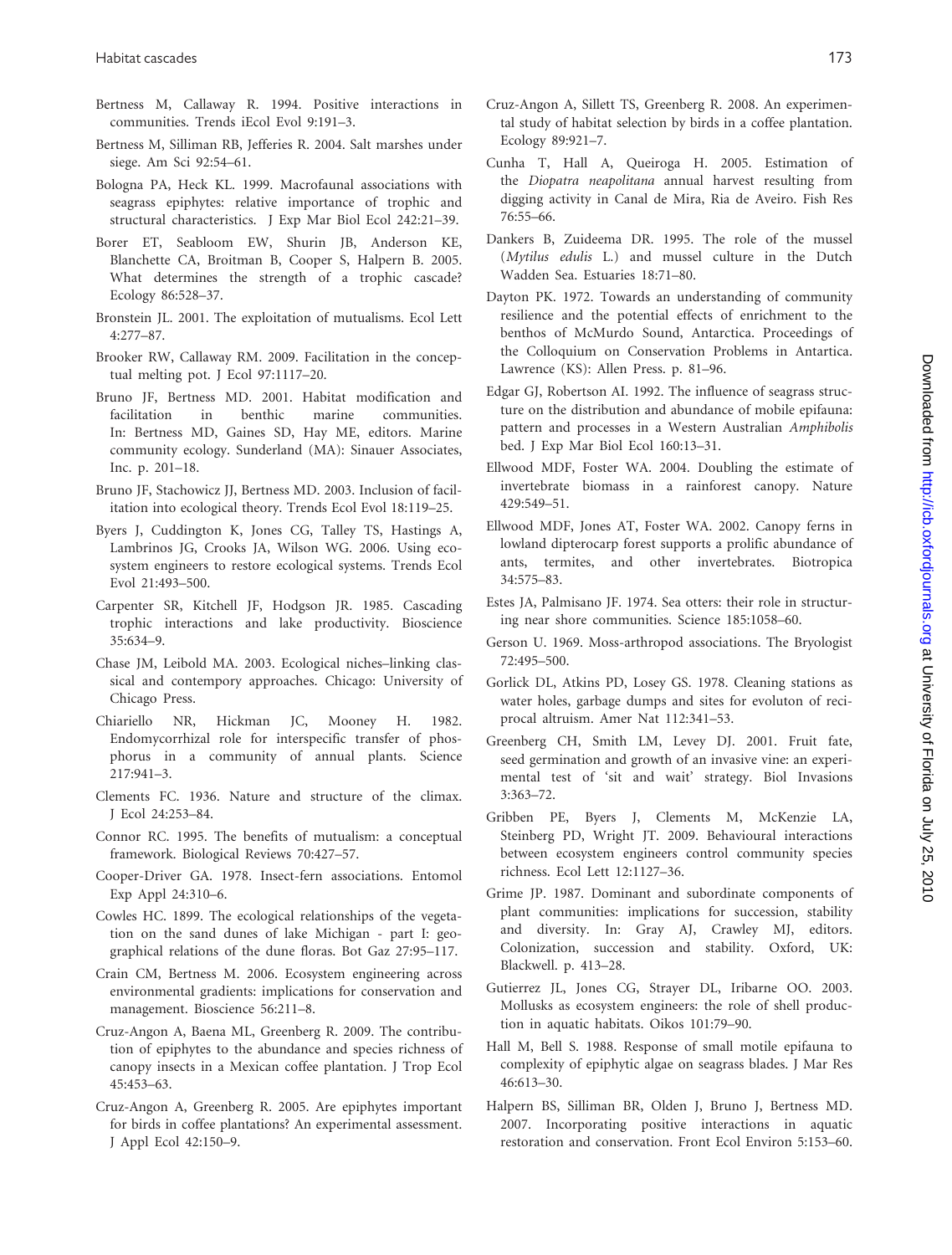- Holmer M, Nielsen RM. 2007. Effects of filamentous algal mats on sulfide invasion in eelgrass (Zostera marina). J Exp Mar Biol Ecol 353:245–52.
- Huston MA. 1994. Biological diversity: the coexistence of species on changing landscapes. Cambridge: Cambridge University Press.
- Jones CG, Callaway RM. 2007. The third party. J Veg Sci 18:771–6.
- Jones CG, Lawton JH, Shachak M. 1997. Positive and negative effects of organisms as physical ecosystem engineers. Ecology 78:1946–57.
- Karasawa S, Hijii N. 2006. Does the existence of bird's nest ferns enhance the diversity of oribatid (Acari: Oribatida) communities in a subtropical forest? Biodivers Conser 15:4533.
- Kennish MJ. 2002. Environmental threats and environmental future of estuaries. Environ Conserv 29:78–107.
- Kikvidze Z, Callaway R. 2009. Ecological facilitation may drive major evolutionary transitions. Bioscience 59:399–404.
- Levine J. 1999. Indirect facilitation: evidence and predictions from a riparian community. Ecology 80:1762–9.
- Lively CM, Raimondi PT. 1987. Desiccation, predation, and mussel-barnacle interactions in the northern Gulf of California. Oecologia 74:304–09.
- Martin-Smith KM. 1993. Abundance of mobile epifauna: the role of habitat complexity and predation by fishes. JEMBE 174:243–60.
- McGlathery K. 2001. Macroalgal blooms contribute to the decline in seagrasses in nutrient-enriched coastal waters. J Phycol 37:453–6.
- Mills LS, Soule ME, Doak DF. 1993. The keystonespecies concept in ecology and conservation. Bioscience 43:219–24.
- Mouritsen KN. 2004. Intertidal facilitation and indirect effects: causes and consequences of crawling in the New Zealand cockle. Mar Ecol Progr Ser 271:207–20.
- Muscatine L, Porter J. 1977. Reef corals: mutualistic symbioses adapted to nutrient poor environments. Bioscience 27:454–60.
- Nyberg CD, Thomsen MS, Wallentinus I. 2009. Flora and fauna associated with the introduced red alga Gracilaria vermiculophylla. Eur J Phycol 44:395–403.
- Ødegaard F. 2000. The relative importance of trees versus lianas as hosts for phytophagous beetles (Coleoptera) in tropical forests. J Biogeogr 27:283–96.
- Orth R, et al. 2006. A global crisis for seagrass ecosystems. Bioscience 56:987–96.
- Padilla FM, Pugnaire FI. 2006. The role of nurse plants in the restoration of degraded environments. Front Ecol Environ 4:196–202.
- Paine RT. 1966. Food web complexity and species diversity. Amer Nat 100:65–75.
- Paine RT. 1969. A note on trophic complexity and community stability. Amer Nat 103:91–3.
- Paine RT. 1980. Food webs: linkage, interaction strength, and community structure. J Anim Ecol 49:667–85.
- Perry JC, Mondor EB, Addicott JF. 2004. An indirect mutualism: ant deter seed predators from ovipositing in yucca fruit. Can J Zool 82:823–27.
- Polis GA, Sears ALW, Huxel GR, Strong DR, Maron J. 2000. When is a trophic cascade a trophic cascade? Trends Ecol Evol 15:473–75.
- Power ME, Tilman D, Estes JA, Menge BA, Bond WJ, Mills LS, Daily G, Castilla JC, Lubchenco J, Paine RT. 1996. Challenges for the quest for keystones. Bioscience 46:609–20.
- Ridley HN. 1910. Symbiosis of ants and plants. Ann Botany 24:457–83.
- Riley CV. 1892. The yucca moth and yucca pollination. Third Annual Report of the Missouri Botanical Garden 3:99–159.
- Rodriguez LF. 2006. Can invasive species facilitate native species? Evidence of how, when, and why these impacts occur. Biol Invasions 8:927–39.
- Ruesink J, Lenihan HS, Trimble A, Heiman K, Micheli F, Byers J, Kay MC. 2005. Introduction of non-native oysters: ecosystem effects and restoration implications. Ann Rev Ecol Evol Syst 36:643–89.
- Saunders GW. 2009. Routine DNA barcoding of Canadian Gracilariales (Rhodophyta) reveals the invasive species Gracilaria vermiculophylla in British Columbia. Mol Ecol Resour 9:140–150.
- Scott GD. 1960. Studies of the lichen symbiosis. I. The relationship between nutrient and moisture content in the maintenance of the symbiotic state. New Phytol 59:374–81.
- Shreve F. 1931. Physical conditions in sun and shade. Ecology 12:96–104.
- Simberloff D. 2006. Invasional meltdown 6 years later: important phenomenon, unfortunate metaphor, or both? Ecol Lett 9:912–9.
- Silliman BR, Bertness MD. 2002. A trophic cascade regulates salt marsh primary production. Prod Natl Acad Sci USA 99:10500–05.
- Silliman BR, Bertness MD. 2004. Shoreline development drives invasion of Phragmites australis and the loss of New England salt marsh plant diversity. Conserv Biol 18:1424–34.
- Silliman BR, van de Koppel J, Bertness MD, Stanton L, Mendelsohn I. 2005. Drought, snails, and large-scale dieoff of southern U.S. salt marshes. Science 310:1803–6.
- Stachowicz JJ. 2001. Mutualism, facilitation, and the structure of ecological communities. Bioscience 51:235–46.
- Stachowicz JJ, Hay ME. 1999. Mutualism and coral persistence in algal- dominated habitats: the role of herbivore resistance to algal chemical defence. Ecology 80:2085–101.
- Stachowicz JJ, Whitlatch RB. 2005. Multiple mutualists provide complementary benefits to their seaweed host. Ecology 86:2418–27.
- Stuntz S. 2001. The influence of epiphytes on arthropods in the tropical forest canopy. Germany: PhD Thesis. p. 213. Bayerischen Julius-Maximilians-Universität Würzburg.